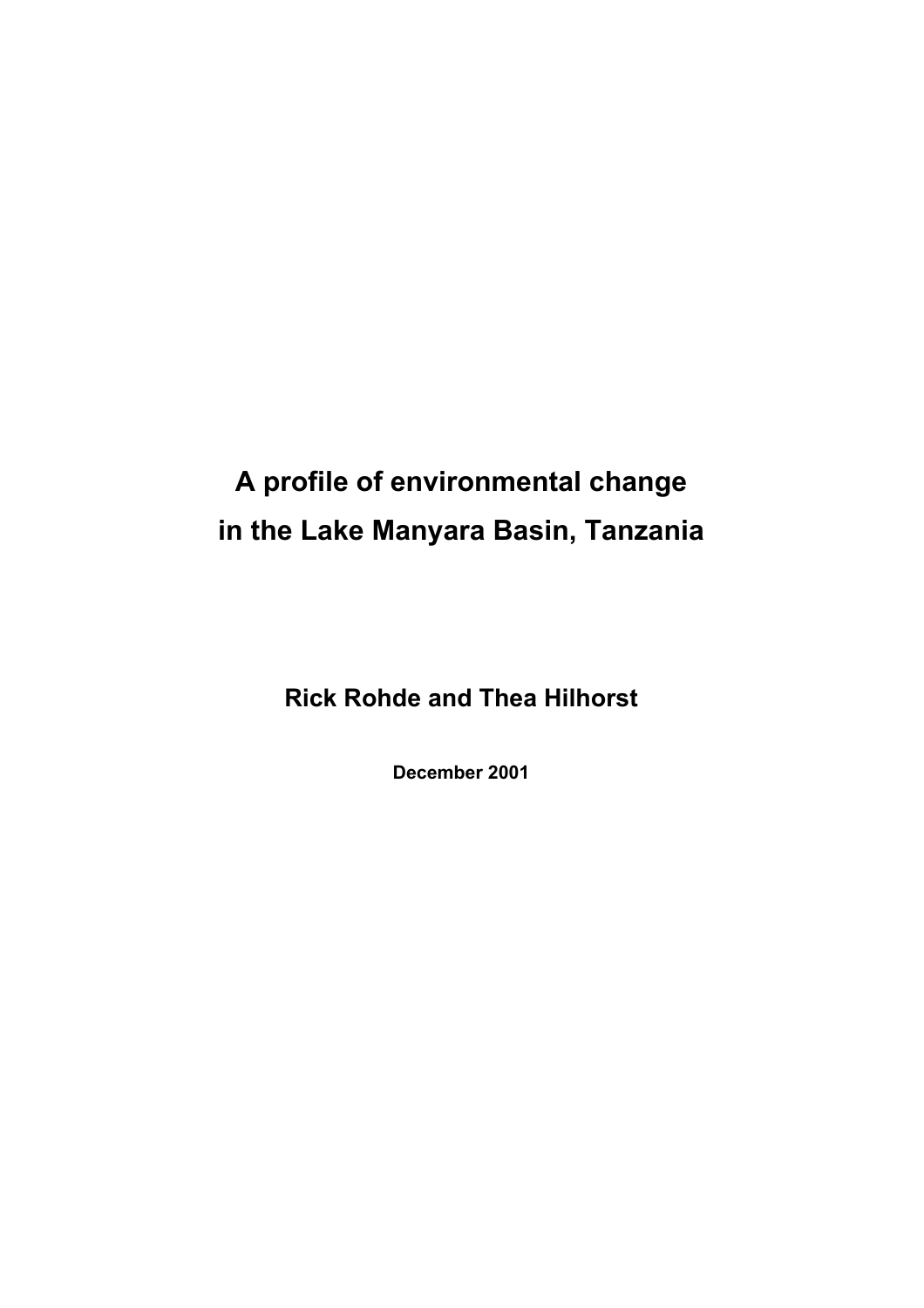Dr. Rick Rohde is currently Senior Researcher at the Programme for Land and Agrarian Studies, University of the Western Cape, South Africa; Honorary Fellow at the Centre of African Studies, University of Edinburgh; and freelance writer/consultant. He can be contacted at: 4 Carlton Street, Edinburgh EH4 1NJ, U.K. Fax: + 44.131.220.3064. E.mail: [rick@rohde.fsbusiness.co.uk](mailto:rick@rohde.fsbusiness.co.uk)

Thea Hilhorst is a Research Associate at the Drylands Programme, IIED, 4 Hanover Street, Edinburgh EH2 2EN, U.K. Email: Thea.Hilhorst@iied.org.

This paper stems from the SUNRISE project (see Acknowledgements). For more information on this project, please visit its website: http://utsweb.univ.trieste.it/~biologia/ricappl/sunrise/STD3.html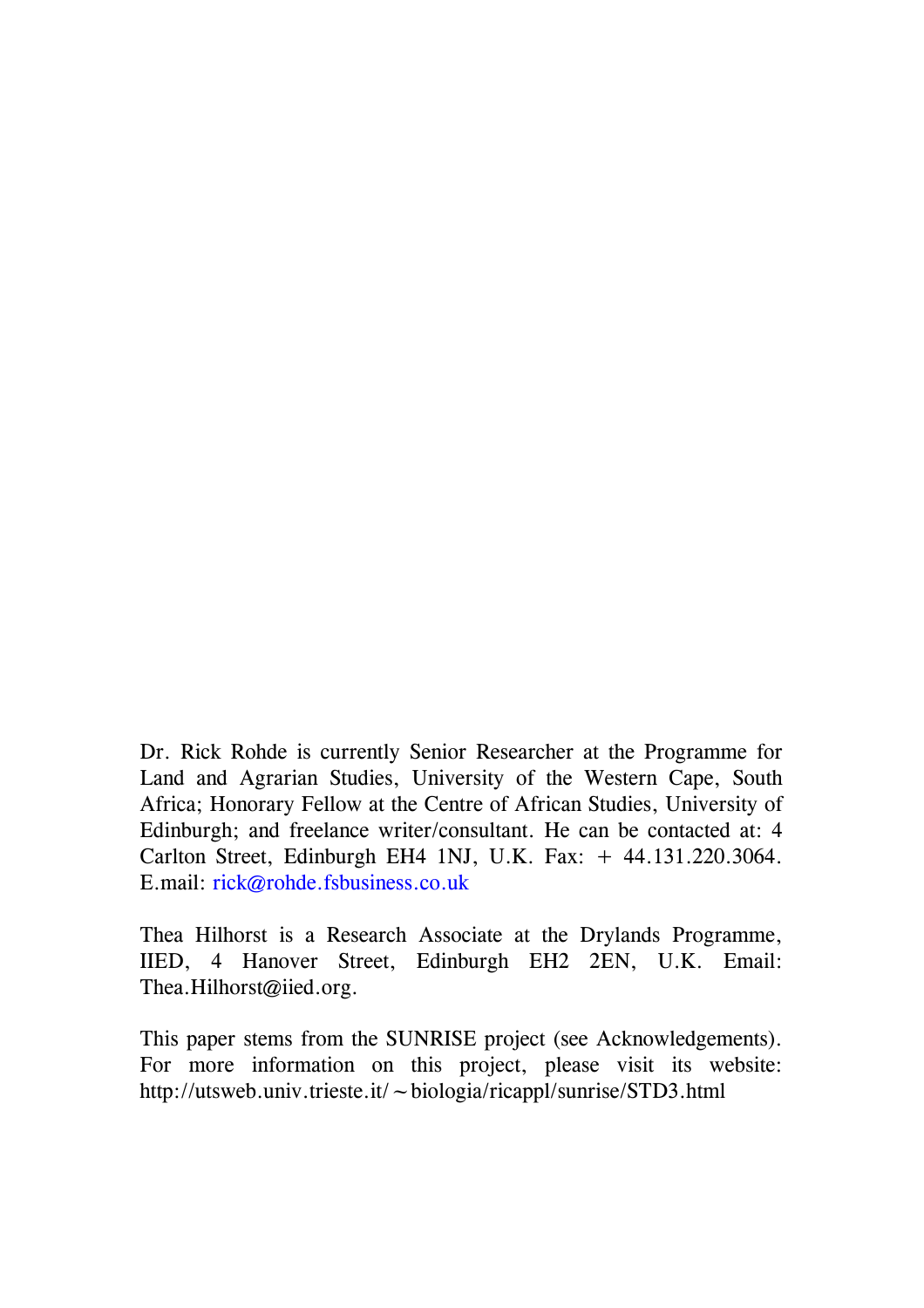### **ACKNOWLEDGEMENTS**

*This paper is based on research conducted in association with the interdisciplinary research project "Sustainable use of natural resources in rural systems of Eastern Africa Drylands: Strategies for environmental rehabilitation (SUNRISE)". The SUNRISE project was generously funded by the INCO Programme of the Commission of the European Communities and coordinated by Prof. Enrico Feoli of the University of Trieste, Italy. It was completed in April 2001.* 

*We are most grateful for the research assistance of Twalib Mbasha and John Huba during fieldwork in Tanzania. We also thank the people of Kambi ya Simba, Esilalei, Engaruka, Selela, Gekrun Lambo and Mto wa Mbu for their hospitality and advice. Other researchers to whom we owe a debt of gratitude include Wim van Campen, Gil Child, Bernard Gilchrist, Kathy Homewood, André Kooiman, Hussein Mansoor, Alan Rogers, Elieho Shishira, Frank Silkiluwasha, Massimo Tammosoli and Camilla Toulmin. Discussions with other colleagues in the SUNRISE project, in particular with Maria Machado from the Universidad Complutense de Madrid, were most productive.*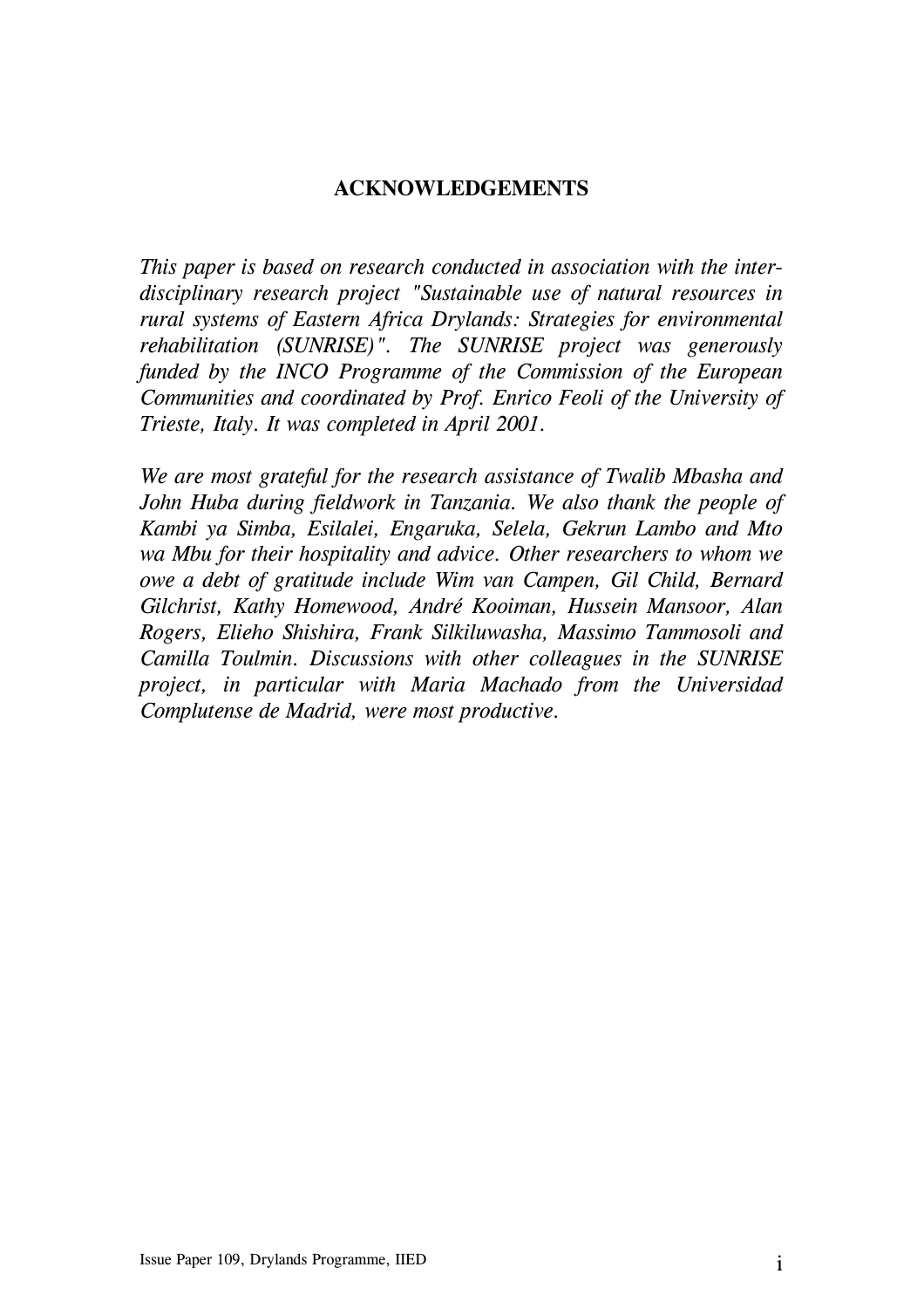## **CONTENTS**

| Acknowledgements                                        | $\mathbf{i}$   |
|---------------------------------------------------------|----------------|
| <b>INTRODUCTION</b>                                     | $\mathbf{1}$   |
| <b>METHODOLOGY</b>                                      | $\overline{4}$ |
| Climate and rainfall data                               | $\overline{4}$ |
| Archaeological research                                 | 5              |
| Archival and contemporary vegetation and land-use maps  | 5              |
| Matched ground photography                              | 6              |
| Repeat aerial photos                                    | $\overline{7}$ |
| Archival records, ethnographies and historical accounts | 8              |
| A SHORT HISTORY OF THE LAKE MANYARA AREA                | 9              |
| The ancient irrigation systems of Engaruka              | 9              |
| German and British colonial periods                     | 9              |
| Ujamaa                                                  | 11             |
| Liberalisation and multi-party democracy                | 11             |
| EVIDENCE OF ENVIRONMENTAL CHANGE                        | 13             |
| 'Received wisdom' of environmental narratives           | 13             |
| Changes in the landscape                                | 13             |
| AGRO-ECOLOGICAL ZONES AND ENVIRONMENTAL                 |                |
| <b>CHANGE</b>                                           | 17             |
| High quality rainfed lands in the Karatu Highlands      | 17             |
| Irrigated lands                                         | 18             |
| Extensively managed pastoral lands - the Maasai Plains  | 19             |
| Extensively cultivated marginal lands - the Ardai and   |                |
| Makuyuni Plains                                         | 22             |
| <b>CONCLUSION</b>                                       | 22             |
| <b>REFERENCES</b>                                       | 25             |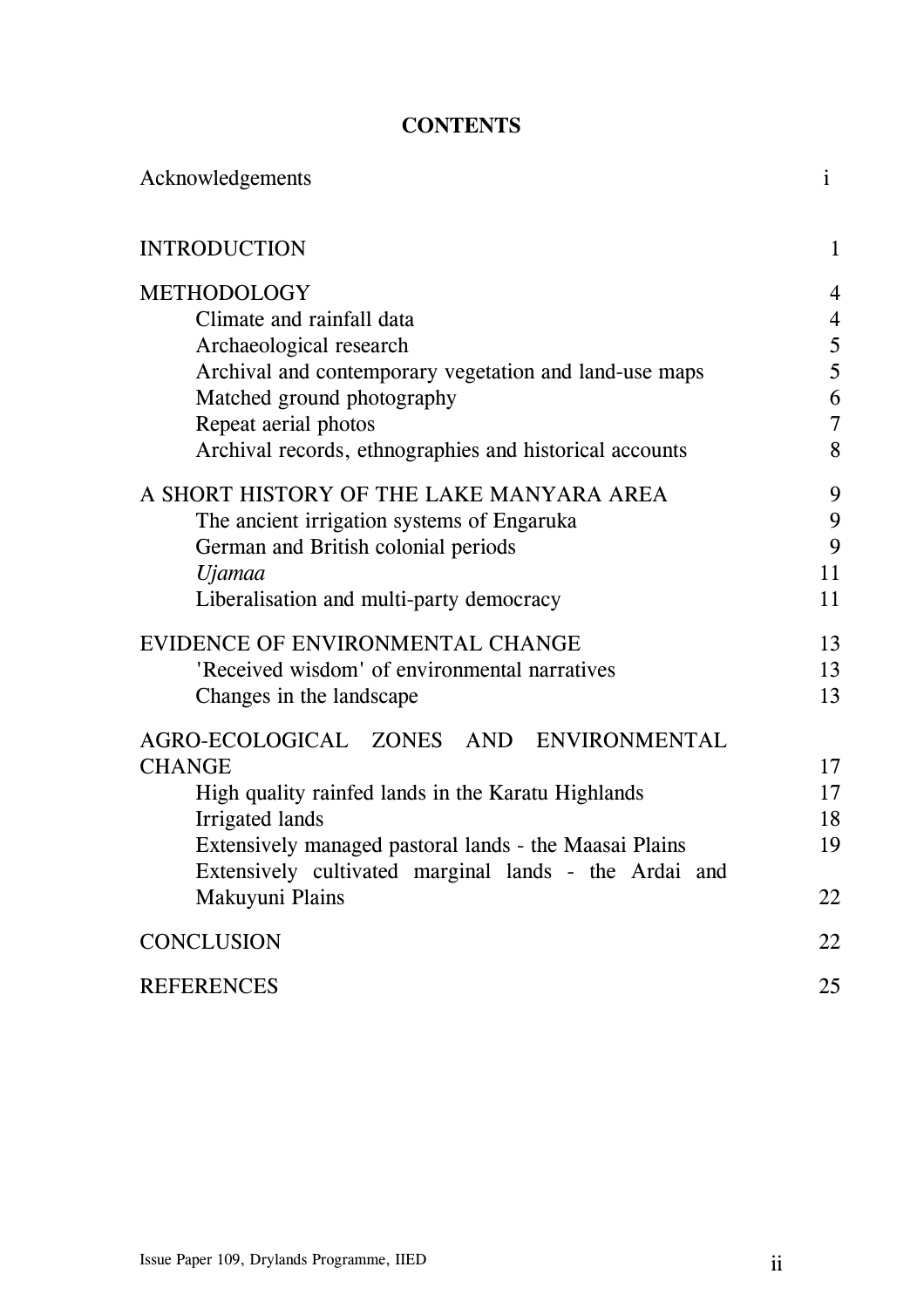# <span id="page-4-0"></span>**INTRODUCTION**

Popular environmental narratives often serve a political purpose by choosing to ignore or distort the complexity and principles of ecological processes. The study of environmental history is crucial for understanding contemporary processes of change in landscapes, land use and livelihoods. Such studies help better to recognize the complexity and non-linearity inherent in social and biophysical systems which shape the countryside, resulting in altered perspectives on the nature of environmental change as well as on its causes. Where previously, for example, farmers and pastoralists were perceived as the primary causes of environmental degradation, now political, institutional and structural factors are recognised as being equally important factors. Not only does an environmental history perspective create a more reliable basis for informed policy decisions but, at its best, it also illuminates the political ecology of policy and development.

This paper reports on a study of the Lake Manyara Basin in north-west Tanzania. It covers the northern and central parts of this area, focusing on eight villages and their landscapes in some detail.<sup>[1](#page-4-1)</sup> We do not presume to describe the complex biophysical, socio-economic and historical factors which have helped to shape the cultural landscape of the Lake Manyara Basin as a whole, but we do provide detailed examples of processes which are representative of a more general dynamism. Our intention is to create a 'rough guide' to the Lake Manyara area and its environmental history, and identify significant social, economic and political processes which have occurred here over the last 100 years or so, in order to understand the relationship between land-use practices and environmental change.

The study area can be separated into several distinct agro-ecological zones in which soil fertility and rainfall are highly correlated with topography and elevation (see Map 1). These are the arid Maasai Plains abutting the Rift Wall (200-500mm per year), the semi-arid Maasai and Ardai Plains (500-700 mm) and the semi-arid to sub-humid Karatu, Mbulumbulu and Monduli Highlands (700 - 1000mm). Rainfall is bimodal, with very high coefficients of variation. Soils vary from fertile highly erodable volcanic material, to a variety of moderate to low fertility sedimentary and basement soils. Vegetation ranges from open, bushed and wooded grasslands on the plains to wooded grasslands,

l

<span id="page-4-1"></span><sup>&</sup>lt;sup>1</sup> This paper is derived from a more comprehensive and detailed project report (Rohde  $\&$ Hilhorst, 2001).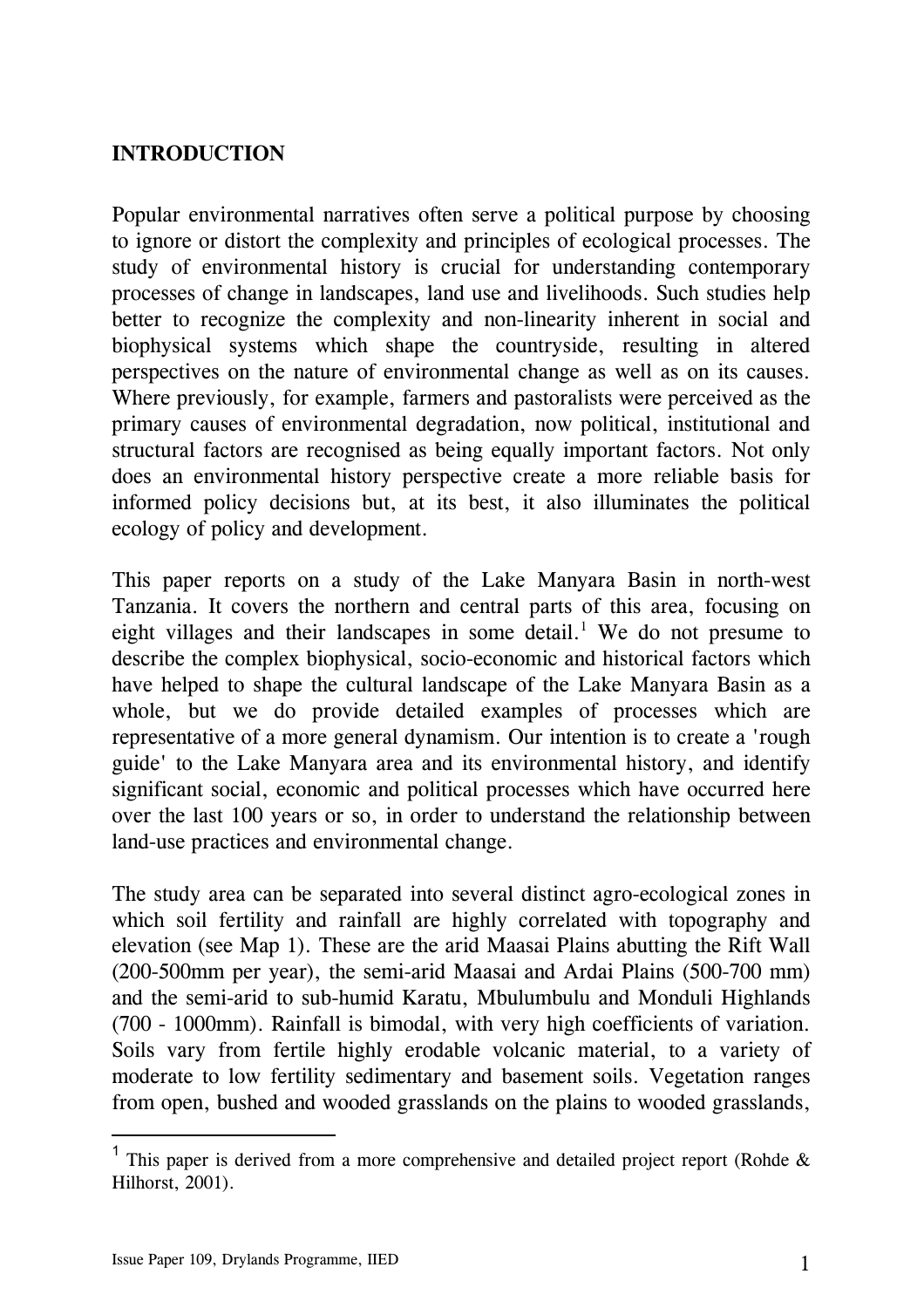woodlands, forests and extensive cultivated areas on the plateau (Meindertsma and Kessler, 1997a; 1997b).

The Lake Manyara area is a frontier zone, reflecting a social dynamism which has existed in this part of East Africa for several centuries. Maasai pastoralists have inhabited the plains to the east of Lake Manyara and the Northern Highlands, since at least the 18th century. More recently, the Barabaig pastoralists have migrated into the area from the south due to increasing marginalisation and land alienation. Agro-pastoralism is the predominant mode of production among the Iraqw, Gorowa, and Mbugwe settlers of the Mbulu and Babati Districts to the south and west, while pockets of intensive irrigated crop production at the foot of the Rift Valley Escarpment have developed rapidly during the last 50 years, drawing immigrants from all parts of Tanzania. Recent increases in the region's population have resulted in a massive expansion of cultivation in the Highlands and large tracts of land previously used exclusively by pastoral Maasai have been appropriated by the state, and large and small scale farmers. Signs are that the land frontier is closing as land holdings, village boundaries and definitions of rights to natural resources are increasingly contested, consolidated and re-defined.

The next section gives an overview of the various methods which have been used to reconstruct the environmental history of the study area. It then goes on to discuss the implications of historical, socio-economic and environmental research findings for interpreting change in the Lake Manyara Basin and contrasts these findings with popular or dominant narratives of environmental change. This paper ends with a series of conclusions on what environmental history research can contribute to the understanding of the dynamics of the Lake Manyara Basin and highlights the applicability of such techniques to studying environmental change in other African situations.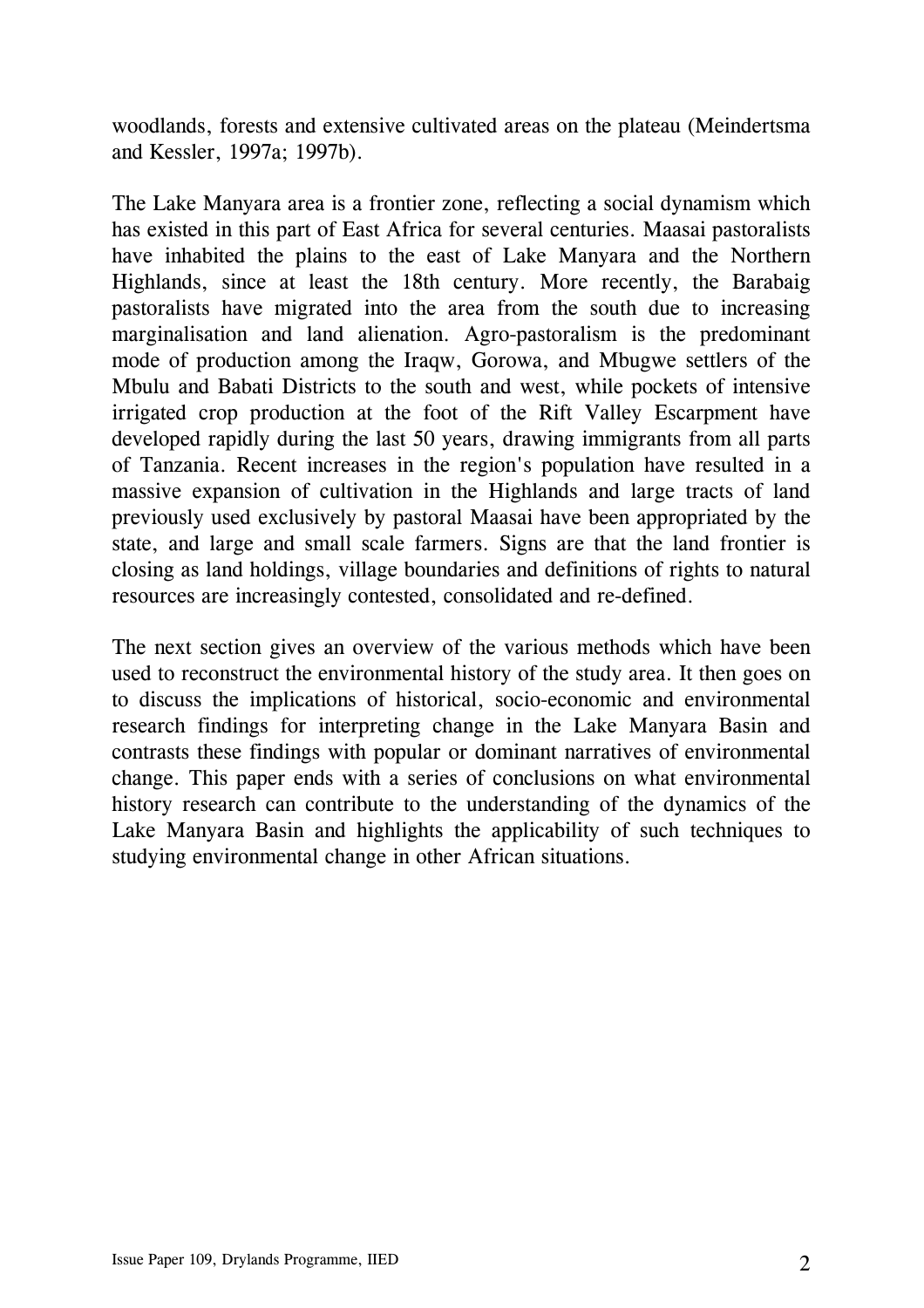

**Map 1: The Lake Manyara Area showing major geographical features, major roads, towns and case study villages.**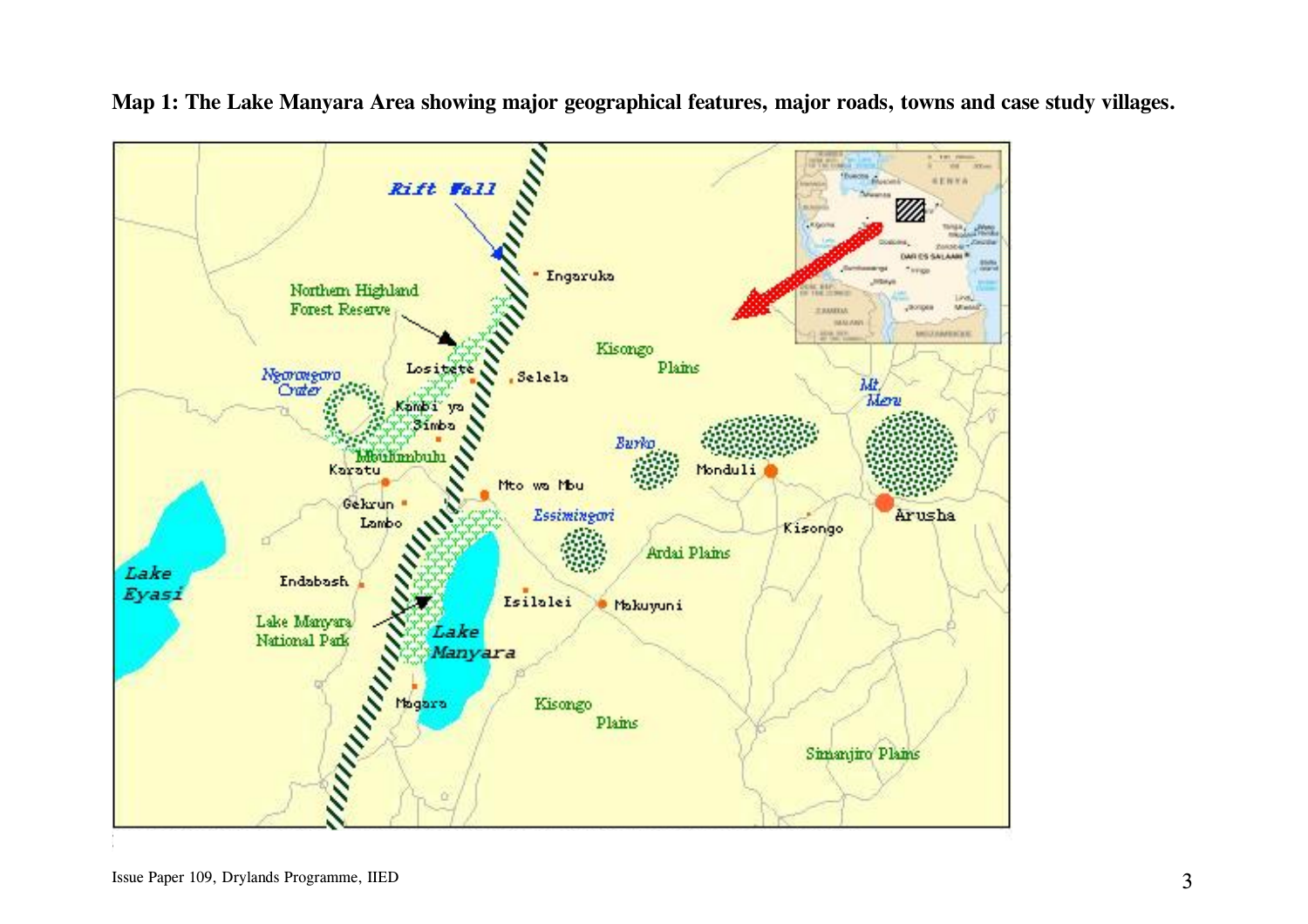# <span id="page-7-0"></span>**METHODOLOGY**

Methodological approaches to research on environmental history increasingly rely on inter-disciplinary collaboration between the social and natural sciences. Unfortunately, detailed botanical and geomorphological components are not included in this study. Instead, we relied on historical research using published literature, archival documents, including landscape and aerial photographs combined with social and political economy research at local level in an attempt to understand micro-processes of change. A series of 26 repeat landscape photographs were taken from across the study area. They provide important evidence of both stability and dynamic change in the vicinity of many of the case study sites. These repeat landscape photos were compared with aerial photos, oral and archival histories, contemporary publications and recent socio-economic research. Interviews were conducted in eight case study villages, and reconnaissance was carried out across an area of approximately 1,200 square kilometres, or less than 20% of the total Lake Manyara Catchment.

### **Climate and rainfall data**

Monthly rainfall data were obtained for Lake Manyara National Park (1971- 1999), Monduli (1934-1996), Karatu (1939-1995) and the Selian Airport west of Arusha (1925-1997). Average coefficients of variation (CV) for Lake Manyara Park (25%), Karatu (32%), Monduli (25%) and Arusha (26%) mask much larger inter-annual variations, which are more extreme in adjacent arid and semi-arid areas where the average CV is much higher  $(>35\%)$ .

The coincidence of deep drought followed by higher than average rainfall during the 1970s appears to be a common and significant feature in all the records of this area (Figure 1). The smoothing of trends using a four year running average shows a convergence in pattern between Monduli and Karatu with a slight lag in rainfall data from the west. The extreme climatic fluctuations during the 1970s coincided with Operation *Vijijini* - the implementation of *Ujamaa* throughout Tanzania.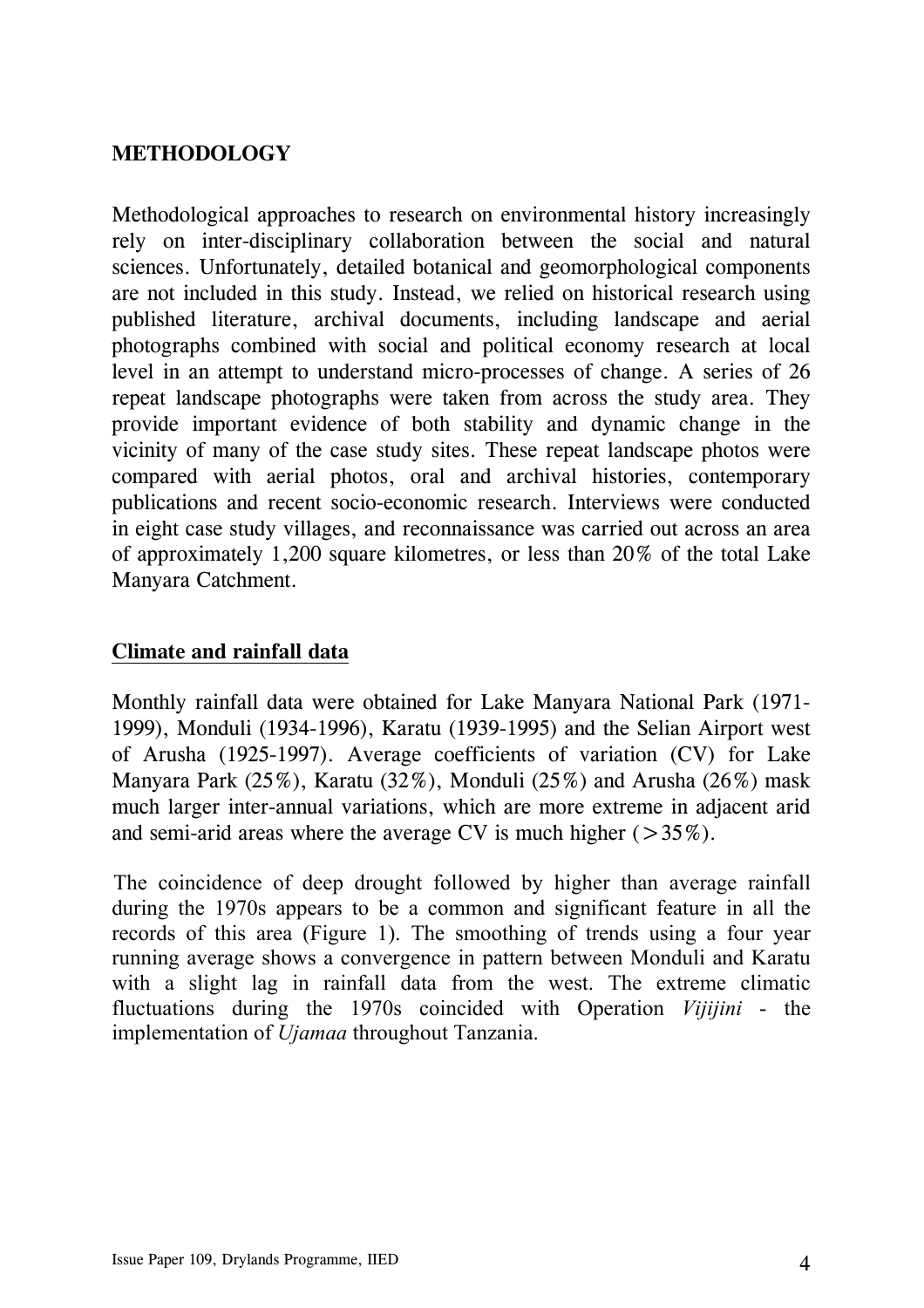

#### <span id="page-8-0"></span>**Figure 1 : Rainfall – Karatu and Monduli 4 year running mean**

#### **Archaeological research**

Archaeological research along the foot of the escarpment has focused on the remains of a series of late Iron Age villages which depended on crop irrigation systems, the most striking and well preserved of these being Engaruka which lies just to the north of the Lake Manyara catchment. Archaeological evidence suggests that previous episodes of in-migration, settlement and population increase have occurred spanning the 13th to 18th centuries (Sutton 1978; 1990). In its hey-day, Engaruka's fields were similar in design and scale to today's rapidly growing settlements of Selela and Mto wa Mbu, a comparison which raises important considerations regarding long term ecological processes and interactions between people and the environment.

#### **Archival and contemporary vegetation and land-use maps**

The British published a series of 1:300,000 maps covering all of Tanzania in 1941. These were based on German maps (OS 1914 - 1915) and include vegetation descriptions such as "Grass with trees and scattered bush", "Grassy plain", "Primeval forest", "Isolated trees", etc. These were made from observations during the German colonial period and document a landscape as seen by travellers just after the turn of the century, prior to the advance of agriculture in the Lake Manyara study area. These maps were referred to during fieldwork from which it could be seen that vegetation in those sites that had not been cultivated had remained more or less true to the colonial maps'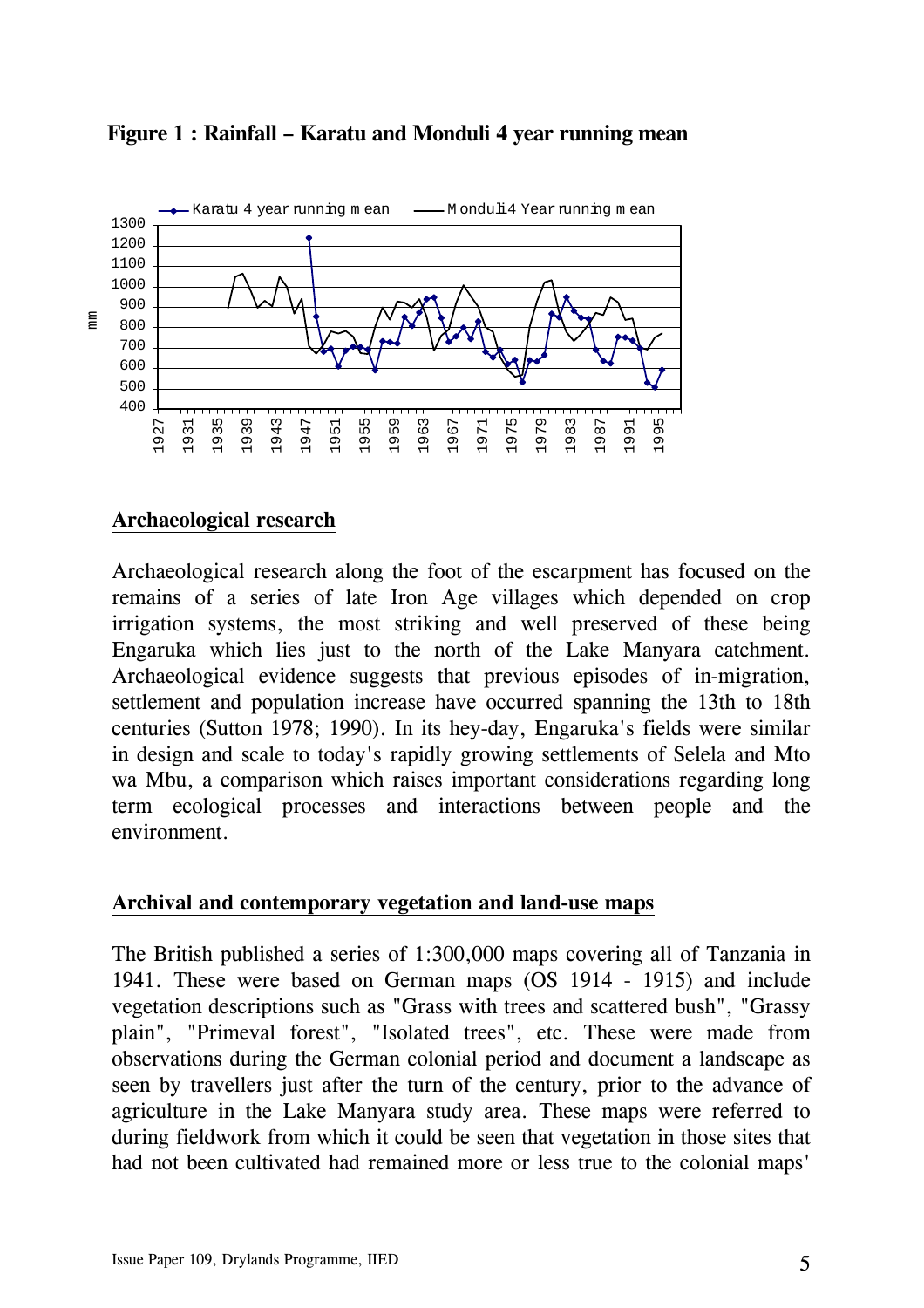<span id="page-9-0"></span>descriptions, due primarily to substrate and hydrological conditions. This was most obvious in the Maasai Plains areas, the Rift Wall and the protected highland areas. In study sites where cultivation has changed the natural vegetation, these maps helped to elicit oral history details from local informants.

Comparing these archival maps with contemporary land cover and land use maps of the area (United Republic of Tanzania 1966, scale 1:250,000) is somewhat problematic due to the difference in vegetation categories used in the two sets, but it tends to substantiate the hypothesis that the primary determinant of vegetation type is related to rainfall, substrate and hydrological conditions in uncultivated areas, while many of the natural characteristics of cultivated land correspond with land use categories such as "Woodland with scattered cropland", "Bushland with scattered cropland" etc.

## **Matched ground photography**

Matched or repeat fixed-point photography was used extensively in this study and is a powerful tool in providing high quality comparative information directly through an image without having to resort to statistical analysis and specialized expert knowledge. It is a means of provoking relevant questions about environmental change in a specific location. When comparing images from two separate time periods one is immediately aware of significant changes in the density of vegetation and species composition. Questions arising from a comparison of matched photos can be related to histories of environmental variables, such as rainfall, fire, wildlife and human impacts, thus building a profile of likely causes of environmental change. This methodology is available to anyone with a basic knowledge of cameras and a modicum of common sense (see Box 1). Soil, vegetation and socio-economic site surveys should also be fed back into the repeat photo research process in order to revise and construct more reliable theories of ecological dynamism and environmental change.

A series of 26 repeat ground photographs was established during the SUNRISE project. These are discussed in more detail in the section "Evidence of environmental change" below.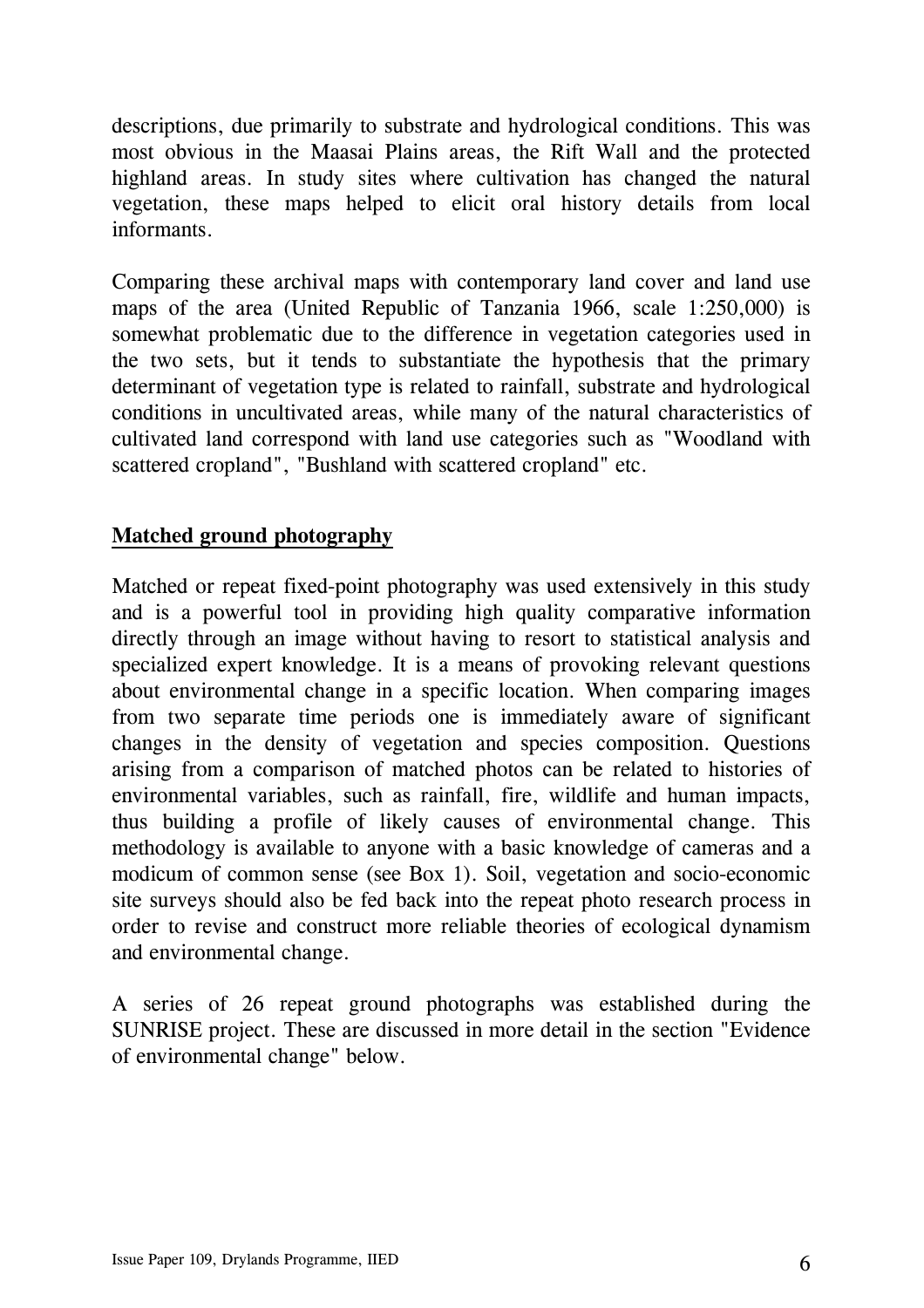#### <span id="page-10-0"></span>**Box 1. Methods of producing matched photographs**

Locating the exact camera position from an archival photograph can be time consuming, but provided there are at least two identifiable landscape features such as rocks, hills, buildings or trees present, surprising site accuracy can be obtained through triangulation. It is useful to determine the time of day and season in which the archival photo was made in order to obtain a more accurate match. By determining the centre of the original photo it is possible to align the centre of the image in the camera view finder to correspond with the original; a zoom lens is useful in replicating the original frame. Standardized data sheets should be drawn up to record date, time, position, grid reference, location maps, source and date of original photo, field type and subject, soil types, geological features, landscape description and notes on major changes. It is prudent to 'bracket' exposures by taking several frames of the same image while varying the lens aperture: film is cheap compared to the expense and time required to revisit sites in case of mistakes in film development.

The process of replicating an exact match is finally accomplished in the dark room during the process of enlargement by superimposing the negative image of the match onto the archival photo until prominent features from both photos can be accurately aligned. The archival photo is then replaced by unexposed photo paper and a print made of the matched image. Alternatively, the matched photos can be scanned and imported into the software programme *Adobe PhotoShop* where they are cropped to match, sized and justified before being mounted in *PageMaker*. A number of other similar software programmes are now available for digitising and publishing images.

#### **Repeat aerial photos**

The use of matched aerial photography as a method for measuring vegetation change has several advantages over matched ground photography, because vertical aerial photos depict continuous ground cover which can be measured and compared. Case study sites were investigated using stereoscopic aerial photos to identify past conditions and recent changes in both vegetation and human impact. However, analysis is restricted by the interval between repeat photos, which in the case of the Manyara Basin is both narrow and recent. Scale and resolution can present further limitations to the use of matched aerial photographs. Three sets of aerial images (1958, 1972 and 1983) of Kambi ya Simba (one of the Mbulumbulu Highland study villages), were scanned and imported into a *Corel Draw* programme where they were matched and rectified. Field boundaries, streams, paths and gullies were traced on each image to build up a sequence of landscape change before and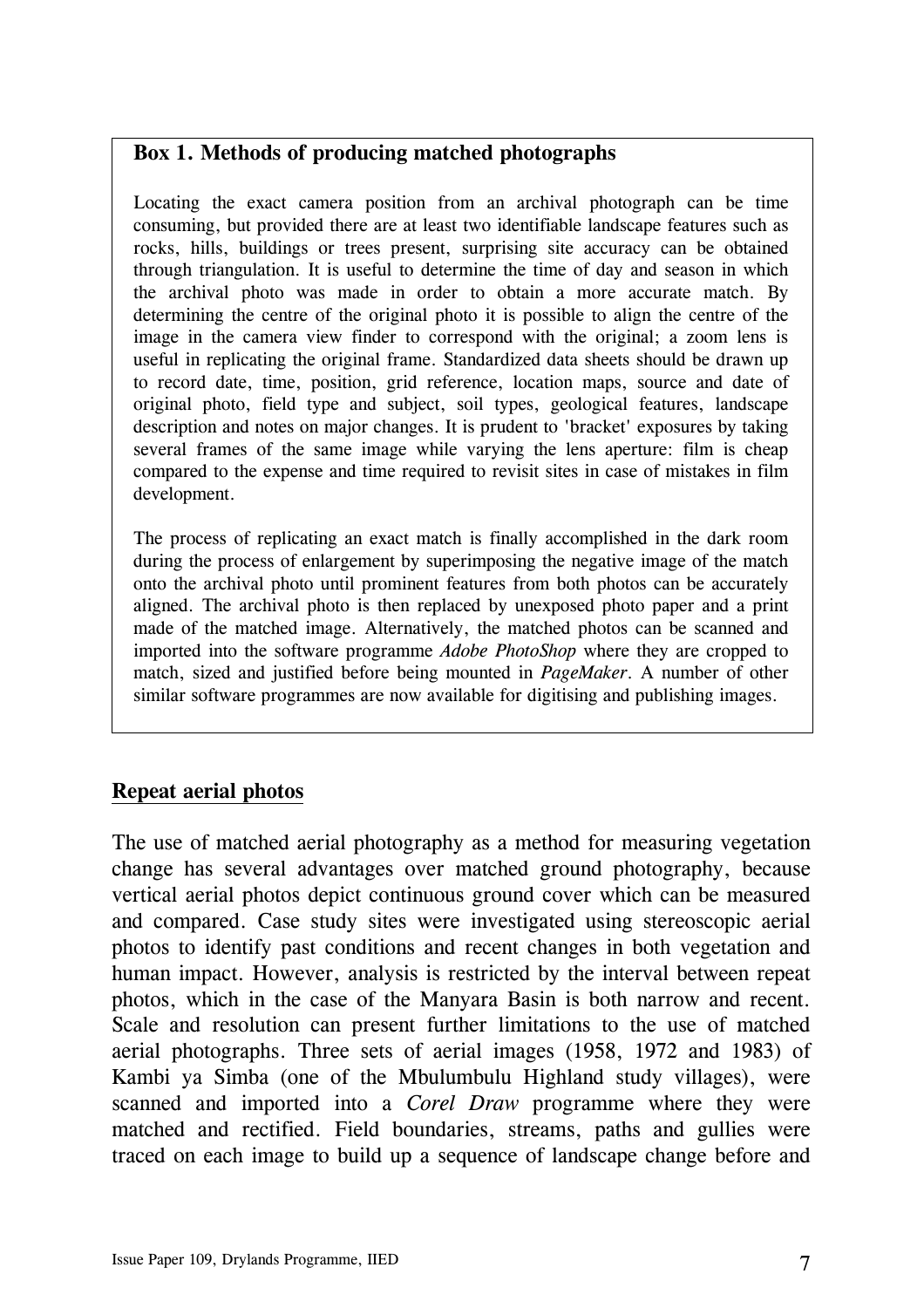<span id="page-11-0"></span>after *Ujamaa*. The most graphic evidence of soil erosion can be seen in the gully formation which results from livestock tracks. The use of recent satellite imagery would add significantly to the interpretation of landscape and settlement changes before, during and after villagisation.

#### **Archival records, ethnographies and historical accounts**

The journals and reports produced by travellers, explorers, geographers, administrators and missionaries provide accounts of landscapes, settlements and human activities. These are invaluable in unravelling past environmental conditions and human-nature relations, even though they may be coloured by the political and social culture of their time.<sup>[2](#page-11-1)</sup> In relation to the Lake Manyara area, the earliest documents are either German or British Missionary records and refer to the Maasai, the devastation of livestock herds by the rinderpest epizootic of the 1890s, tsetse infestations and Iraqw settlement in Mbulu. Both Protestant and Roman Catholic missions were established in the Kilimanjaro - Meru areas during the late 19th century but it was only many decades later during British colonial rule that outreach missions were established in the Manyara Basin area of the Maasai Plains.<sup>3</sup>

Ethnographies and anthropological studies of the major ethnic groups of the area are further sources of historical detail which deserve investigation in the study of the Lake Manyara Basin. However, most are focused on the geographical fringes of the study area, partly because many of these studies were conducted prior to Independence when the Lake Manyara area was a sparsely populated zone.

Authors of historical monographs and journal articles help piece together the history of the Iraqw (Diyamett, 1978; Thornton, 1980) and their northern expansion to Karatu (Raikes, 1971; Snyder, 1990; Tommasoli, 1986) the

 $\overline{a}$ 

<span id="page-11-1"></span><sup>&</sup>lt;sup>2</sup>One of the best sources of documents of the Lake Manyara area is to be found in the East Africa Collection and the Fosbrooke Collection, both housed within the Library of the University of Dar es Salaam. Rhodes House Library in Oxford holds a collection of photographs, diaries and reports by the geographer Clement Gillman who worked in this area sporadically during the 1920s and 1930s. It also holds many similar documents by other authors who worked in Tanganyika before Independence.

<span id="page-11-2"></span><sup>&</sup>lt;sup>3</sup> The Lutheran Northern Diocese archives in Moshi, the Lutheran Theological College at Makumira and the Holy Ghost Fathers headquarters in Moshi contain valuable records of these early mission activities.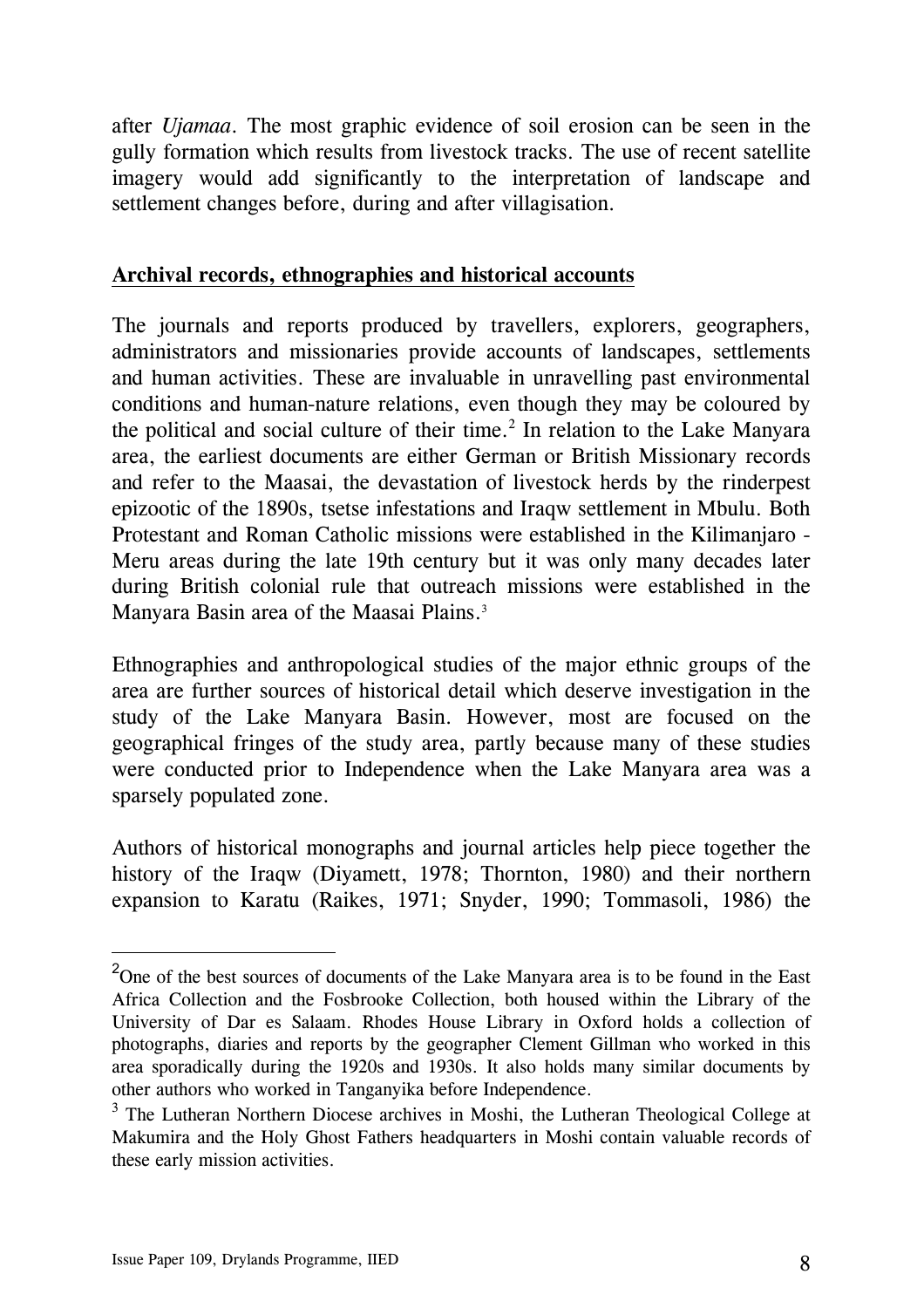<span id="page-12-0"></span>growth of Mto wa Mbu (Arens, 1979; Raikes, 1990) the Maasai (Fosbrooke, 1954; Homewood & Rogers, 1991), the Barabaig (Lane, 1996), tsetse eradication at the southern edge of the Lake Manyara catchment (Kjaerby, 1979), the settlement of Mount Meru by Arusha and their expansion into the Kisongo plains (Spear, 1997) as well as more general studies of agricultural and economic development in Tanzania (Iliffe, 1977; Kjekshus, 1977; Koponen, 1988). These sources, among others, form the basis of the historical summary in the following section.

# **A SHORT HISTORY OF THE LAKE MANYARA AREA**

The Lake Manyara area is not only highly diverse and dynamic from a biophysical perspective, it is extremely complex socially and has a long history of occupation. The 'stone-bowl people' who inhabited the Mbulu highlands 2,000 years ago are the earliest known culture to inhabit the Manyara area.

#### **The ancient irrigation systems of Engaruka**

The remains of several sophisticated Late Iron Age villages can be found along the base of the Rift escarpment, such as the ruins of Engaruka (see the section on 'Archaeological research' above). The abandonment of Engaruka probably occurred as a result of a combination of factors including the arrival of pastoral invaders, a decrease in water supply possibly due to decreased rainfall in the highlands, faulting associated with volcanic activities, or deforestation of the escarpment during the life of the ancient settlement. Soil exhaustion is another possible reason for the settlement's decline - the fields close to the escarpment are now seriously denuded of soil. At its height, the irrigated lands of old Engaruka covered 2,000 hectares and were inhabited by 5,000 people.

#### **German and British colonial periods**

From the end of the  $19<sup>th</sup>$  century onwards, during the German and British colonial periods, histories of war, disease, famine and the spread of tsetse resulted in radical demographic change and social disruption. Maasai pastoralists had moved into the Lake Manyara area by the 18th century, but the 1890s were for them a decade of disaster. Rinderpest devastated Maasai herds and the remainder were subject to attack from ancient enemies. Maasai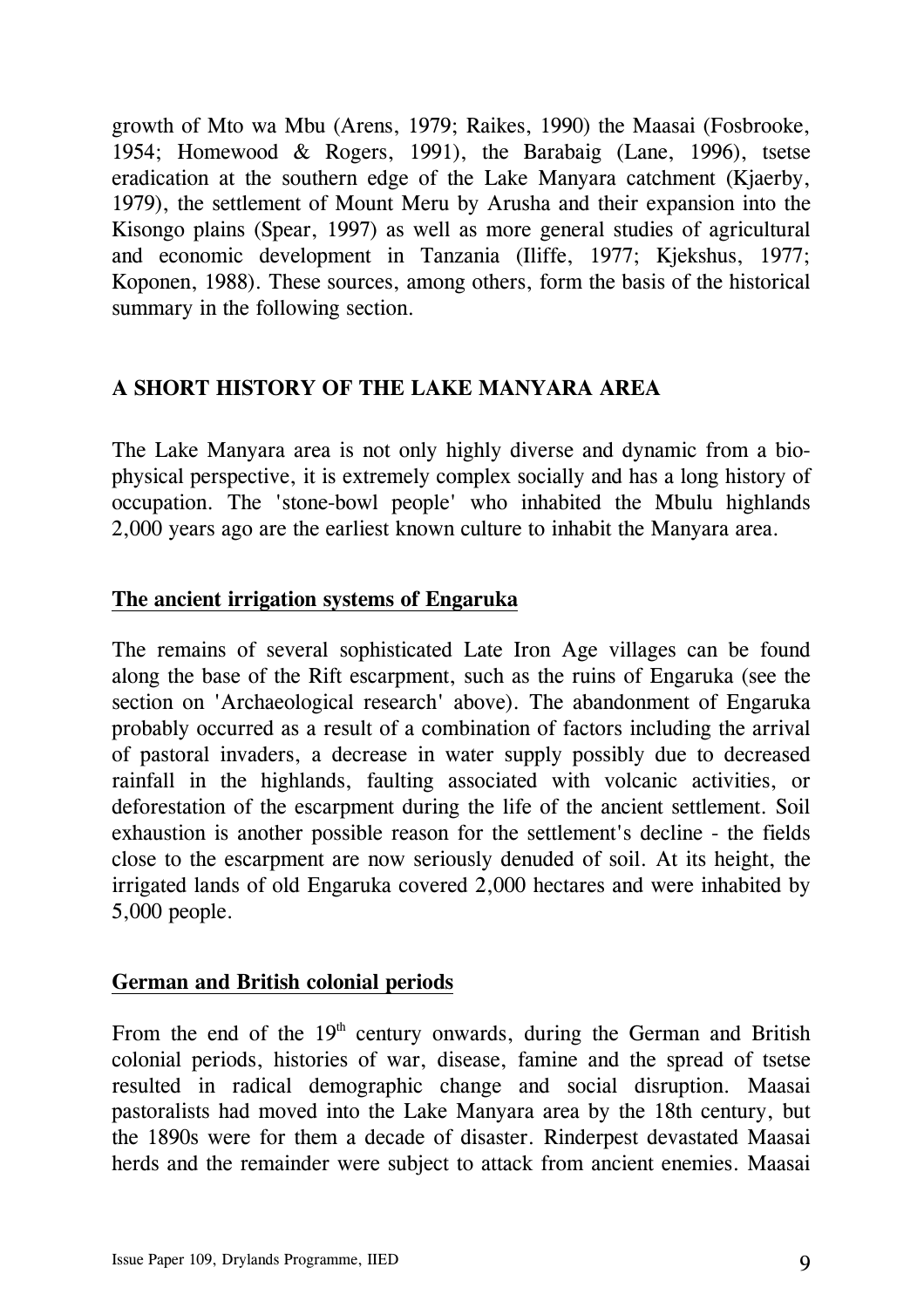fortunes turned after the World War I for a time, when they regained temporary dominance over their agricultural neighbours, such as the Iraqw, seizing the herds which the latter had built up under the Germans. Tsetse expanded into the Maasai plain in the early 1920s, probably as a result of the collapse of the pastoral economy and attendant rangeland management practices which in turn led to bush encroachment favourable to the spread of tsetse.

The Iraqw are an agro-pastoral people, who during the 19th and early 20th centuries inhabited the western rim of the Rift Valley in the Mbulu highlands where they had been prevented from expanding by surrounding pastoralists. In response, they developed an intensive system of agriculture involving manuring, contour ridging and large herds of cattle. In the aftermath of the rinderpest epidemic of the 1890's, the Iraqw displaced the Maasai and by the 1929 moved as far north as Karatu, even settling the plains at the foot of the Rift Wall. In the process, intensive agricultural practices were abandoned. The most fertile and productive lands in the Karatu District were settled by Europeans during the 1920s and 30s. This alienation of land served to develop the local economy with roads, marketing networks and improved health and education facilities.

The reduction in the cattle population in the highlands which followed the rinderpest attack led to vegetation changes which facilitated tsetse infestation, making large areas of prime pasture lands in the highlands useless, due to the threat of sleeping sickness. During the 1940s and 50s, the colonial tsetse eradication programme was undertaken, as a result of which large tracts of the area were cleared of bush and forest, facilitating agricultural and agro-pastoral expansion. This paved the way for widespread human settlement by immigrants with a most profound effect on the local environment. As the population and colonial economy grew, soil conservation initiatives such as the "bench terrace" schemes were introduced throughout Mbulu during the 1940s (Maack 1996), followed in the 1950s by wheat and coffee schemes on the plateau and in irrigated areas at the foot of the escarpment (Thornton 1980). The introduction of a 'wheat scheme' during World War II, transformed the Karatu area into a highly productive, capital intensive agricultural centre. When most European settlers left the area in the 1950s, Iraqw leaders played a major role in land re-allocations among their followers. Wheat cultivation continued, with some Iraqw commercial farmers being able to invest in tractors, combine harvesters, trucks and busses. Wheat is still an important cash crop for farmers in Mbulumbulu.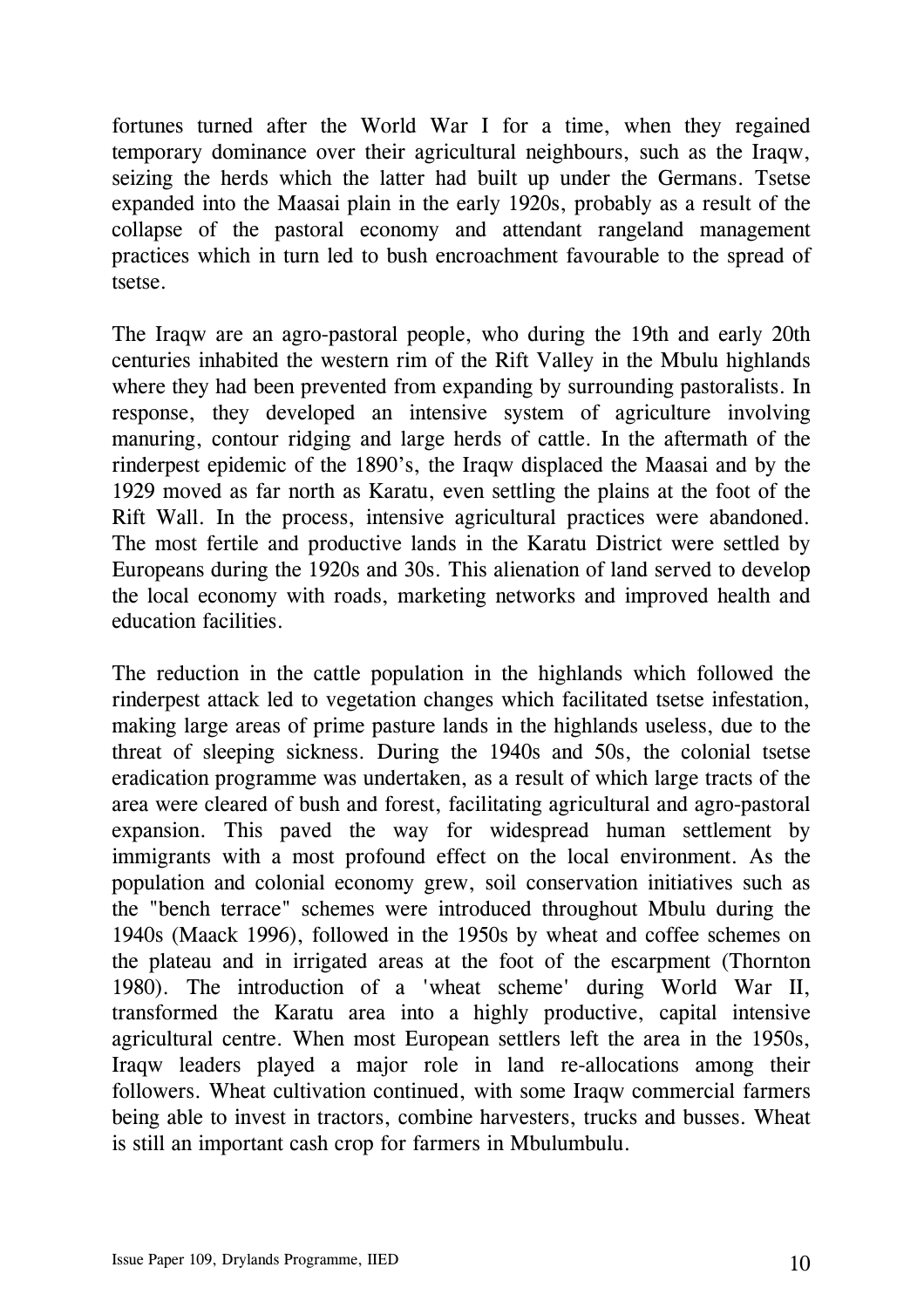# <span id="page-14-0"></span>*Ujamaa*

Undoubtedly, the most significant political events since WW II were related to the nation-wide programme of villagisation (*Ujamaa*) which took place during the 1970s. *Ujamaa* aimed to move the entire Tanzanian rural population into co-operative villages and achieved this under "Operation Vijijini", when land was redistributed and several million peasants and pastoralists resettled in new more compact villages, often under duress. Operation Vijijini had a profound social and economic effect, especially on the Highlands of Karatu where wealthy commercial farmers were deprived of their land holdings. However, the pastoralists of the plains were left relatively unaffected by *Ujamaa* and a number of initiatives such as the Maasai Range Development Project proved ineffective and short-lived. Post-*Ujamaa* development projects in southern areas, such as the Kondoa Wheat Scheme, forced Barabaig pastoralists into pastures on the southern fringe of the study area.

On the eastern fringes of the Basin, Arusha, Meru and Chagga expansion around the slopes of Mount Meru and the alienation of land by colonial settlers during the late 19th and early 20th centuries are well documented. Less is known about the agro-pastoral expansion into the Maasai Plains (Kisongo) in the Lake Manyara Basin which began in earnest during the 1930s as Arusha and Meru entrepreneurs expanded cultivation along the highland spur to Monduli and continued west into Kisongo. This colonisation of the plains has always been in some way an extension of the mountain farming economies of Meru and Kilimanjaro. During the wheat boom of the 1940s, Arusha and Meru farmers expanded across the upper Makuyuni subcatchment, engaging in large-scale wheat cultivation using tractors and combine harvesters, switching back to maize when prices fell in the 1950s. The availability of land in the plains was essential for the expansion of mixed farming and both Meru and Arusha were adept at employing a variety of agricultural strategies, both intensive and extensive, to increase productivity. Arusha cultural links with the Maasai enabled them to graze cattle on the plains and to gain access to land for expansion where they quickly learned how to plough with oxen and open up farms on the Monduli and Kisongo plains.

#### **Liberalisation and multi-party democracy**

Liberalisation in the economic aftermath of *Ujamaa* during the 1980s encouraged the expansion of agriculture in previously uncultivated areas to its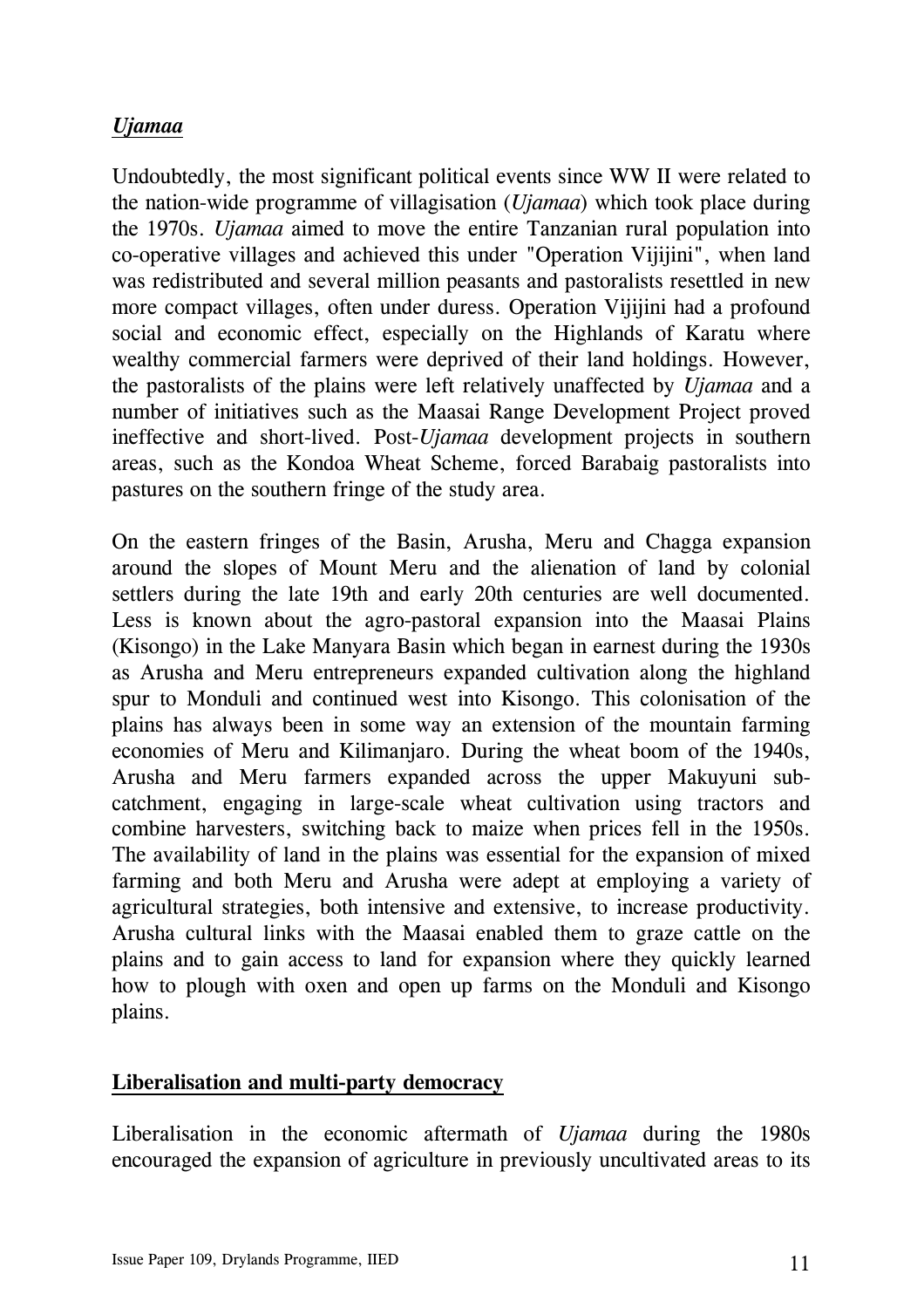limits in the semi-arid Ardai Plains and the Kisongo Plains surrounding Makuyuni. This rapid expansion of pioneer settlement and cultivation accompanied by deforestation and increased livestock numbers, inevitably resulted in problems of soil erosion, declining fertility, and overgrazing. This recent surge in the region's population, due to high growth rates coupled with in-migration also resulted in a massive expansion of cultivation on the Rift plateau, spilling over into the Rift Valley itself where large tracts of land previously used exclusively by pastoral Maasai have been successively appropriated by plantation and peasant farmers, in addition to land already taken by the State for forest reserves, national parks, game controlled areas and the like. These processes of pastoral dispossession and agricultural colonisation have had negative impacts on Maasai pastoralists. In the plateau area of Mbulumbulu, population growth has resulted in large areas of land being cleared.

Pockets of intensive irrigated crop production at the foot of the Rift Valley escarpment have developed rapidly during the last 30 years, drawing immigrants from all parts of Tanzania. During the last decade a burgeoning land market has grown up around settlements such as Mto wa Mbu where an acre of irrigated land can now change hands for over one million shillings (£850). These irrigated lands are located at the interface between pastoral and agricultural societies and owe their existence to perennial springs and extensive wetlands. On the one hand, agricultural practices on the plateau have a direct bearing on soil fertility and the hydrological regime which supports this intensive irrigated agriculture at the escarpment foot. On the other, pastoralists in the plains are in conflict with village cultivators over these wetlands which comprise a key resource in their grazing system.

Cultivators from the plateau and pastoralists from the plains are becoming more interdependent within a rapidly expanding market economy arising out of highly productive irrigated settlements such as Mto wa Mbu, which can be seen as a microcosm of the more dynamic side of Tanzania's economy. The construction of a large scale irrigation, drainage and flood control system have made high production irrigated agriculture possible, boosting the local economy and drawing people from surrounding regions. Moreover, a burgeoning tourist industry is based around the area's world famous wildlife habitats spanning the Maasai plains and the Crater Highlands. The various National Parks, Forest Reserves, Game Controlled Areas, Migration Corridors and Wildlife Buffer Zones, restrict agro-pastoral access on the one hand while hotels, safari companies, tourist camps and souvenir markets provide some employment and income opportunities on the other.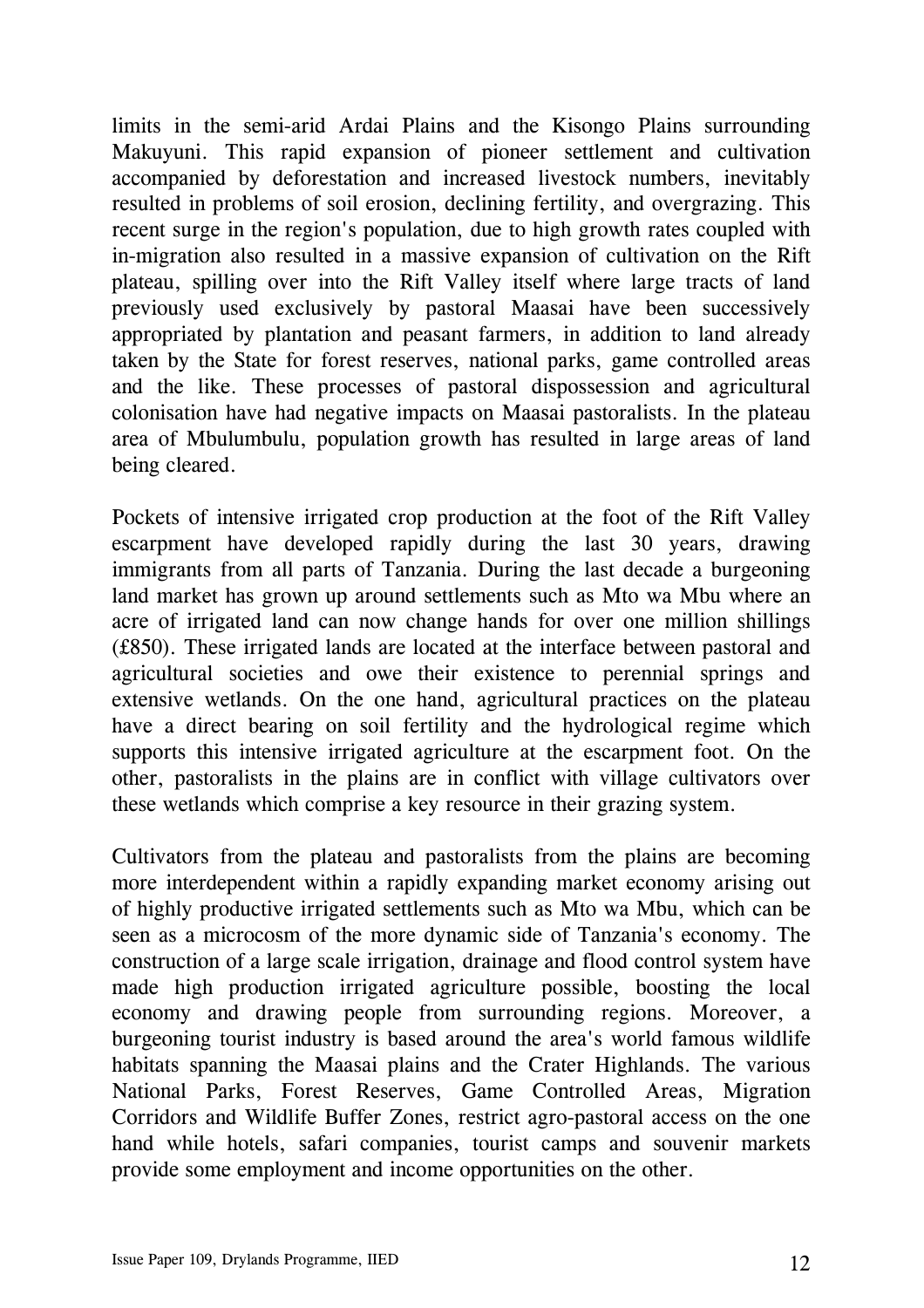## <span id="page-16-0"></span>**EVIDENCE OF ENVIRONMENTAL CHANGE**

### **'Received wisdom' of environmental narratives**

Concern about environmental change and especially environmental degradation has played a significant part in both colonial and postindependence government policy in the Lake Manyara area. As far back as the 1920s, a colonial official commenting on gully erosion in the Mbulu District observed:

*"[...] it is obvious to me that increasing cultivation and overstocking are rapidly destroying the value of what remains to the people. I know of no country in which forest conservation is more necessary than it is in Mbulu District where congested population, where grazing is overstocked, would if left without control, very speedily destroy all the mountain timber and with it their vital water supply" (quoted in Diyamett 1978:64-65).* 

Seventy years later similar comments are still common currency: "*Considering the human population that can be supported by available agricultural land, the population is in excess of the [Lake Manyara] basin's carrying capacity by 228%"* (Kiwasila 1992:16). Similar claims are made regarding the grasslands of the Maasai plains which are purportedly overstocked by 177%, leading to "*ongoing overgrazing and mismanagement of rangelands*" (Mwalyosi 1992:19). Warnings about impending declines in wildlife populations, fuelwood supplies, agricultural productivity and water quality are other key environmental concerns which lie at the heart of government and donor development initiatives. Contemporary development plans assume adverse impacts of population growth and agricultural intensification, and propose technical interventions such as improved seed varieties, schemes to reduce grazing pressure and property titling. And yet the empirical evidence for a generalised process of environmental degradation is limited and conflicting.

#### **Changes in the landscape**

Hard evidence and vital clues to the environmental history of the Lake Manyara Basin were uncovered in a series of 26 repeat landscape photographs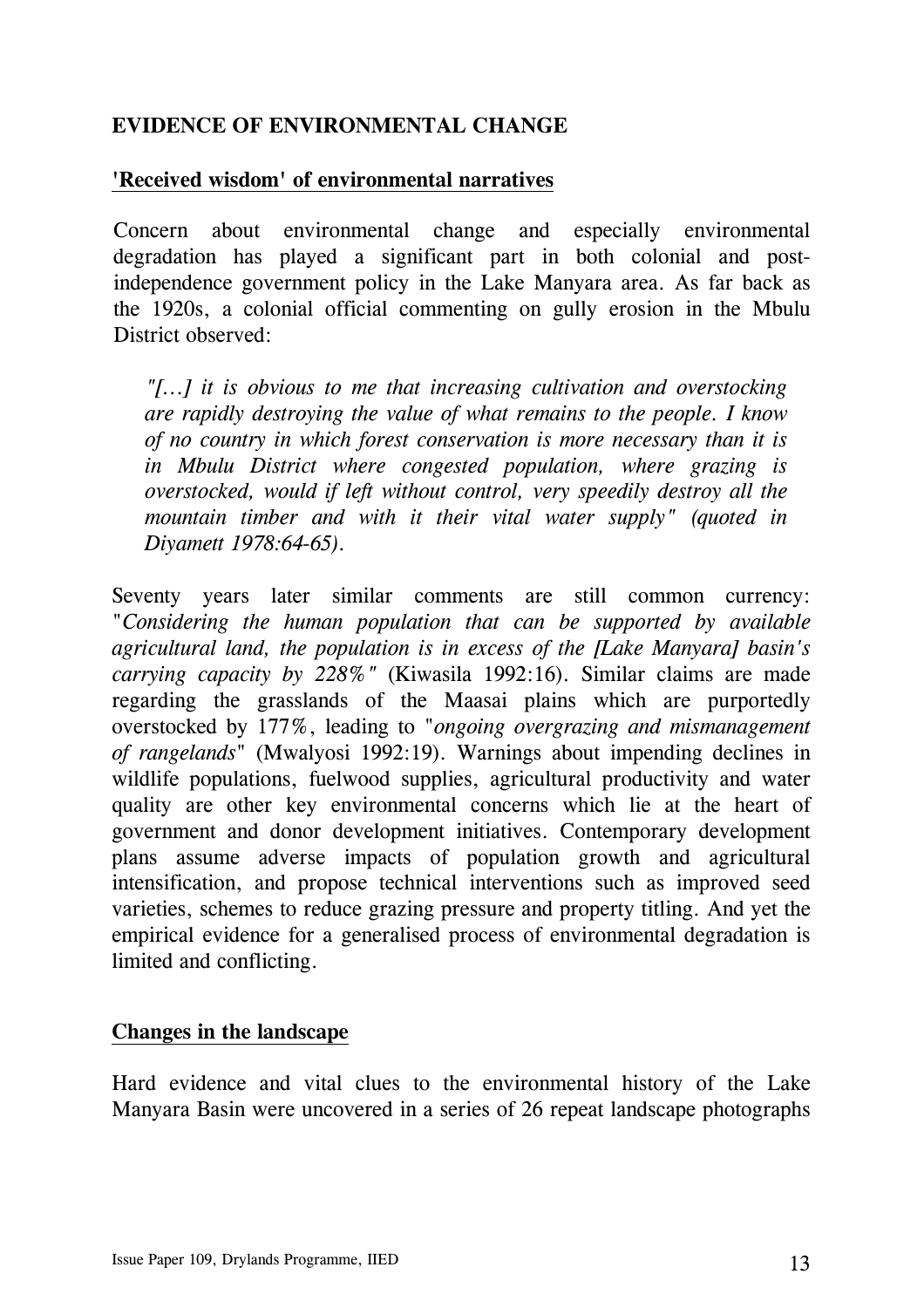made in the study area a during field trip in October  $2000<sup>4</sup>$  $2000<sup>4</sup>$  $2000<sup>4</sup>$ . The time spans of these matches vary from 90 to 15 years. However, most of the archival images were taken during the early 1960s. The analysis of these photos was made by dividing them into three transects (see map 2) reflecting the environmental gradients of (1) the Meru/ Monduli area, (2) the Rift Valley plains and escarpment and (3) the Karatu Highlands.

#### **Transect 1: West of Meru**

The first transect moves west from the high quality rainfed lands around Mt. Meru, into the densely populated marginal lands of Kisongo, and then into the semi-arid extensively managed pastoral lands south of Burko (photo sites 1 to 5 on Map 2). Across this 50 kilometre east-west transect we see the effects of a steep and declining rainfall gradient, and evidence of an increase in population pressure in all sites. There is evidence of agricultural intensification in the form of increased tree cover and the establishment of distinct field boundary markers, as the highly productive lands around Meru increase in value over time. The lower rainfall area was first permanently settled in the 1950s, when Arusha agro-pastoralists moved here from areas around the slopes of Mt. Meru as land shortages became more acute (see centre pages, Photos 1a & b). In Kisongo (site 3), a dam was constructed in 1960 as a watering point for livestock and this became the focal point for an extended village. Soon, however, gullies appeared which were the result of livestock paths to and from this watering point. This process proceeded rapidly until the end of the 1970s. Since then many gullies have stabilised along with livestock numbers. Local farmers have made some progress in checking these erosion processes as land scarcity changed this area from a frontier zone to a settlement area. Other evidence from repeat photos shows how this expansion along the main western highway has changed an unsettled acacia savannah in 1960 to a settled landscape of permanent houses and field boundaries.

l

<span id="page-17-0"></span> $4$  Due to publication costs, we are able to present only 3 of these repeat photo pairs in this report. The complete set of repeat photos can be obtained from the authors.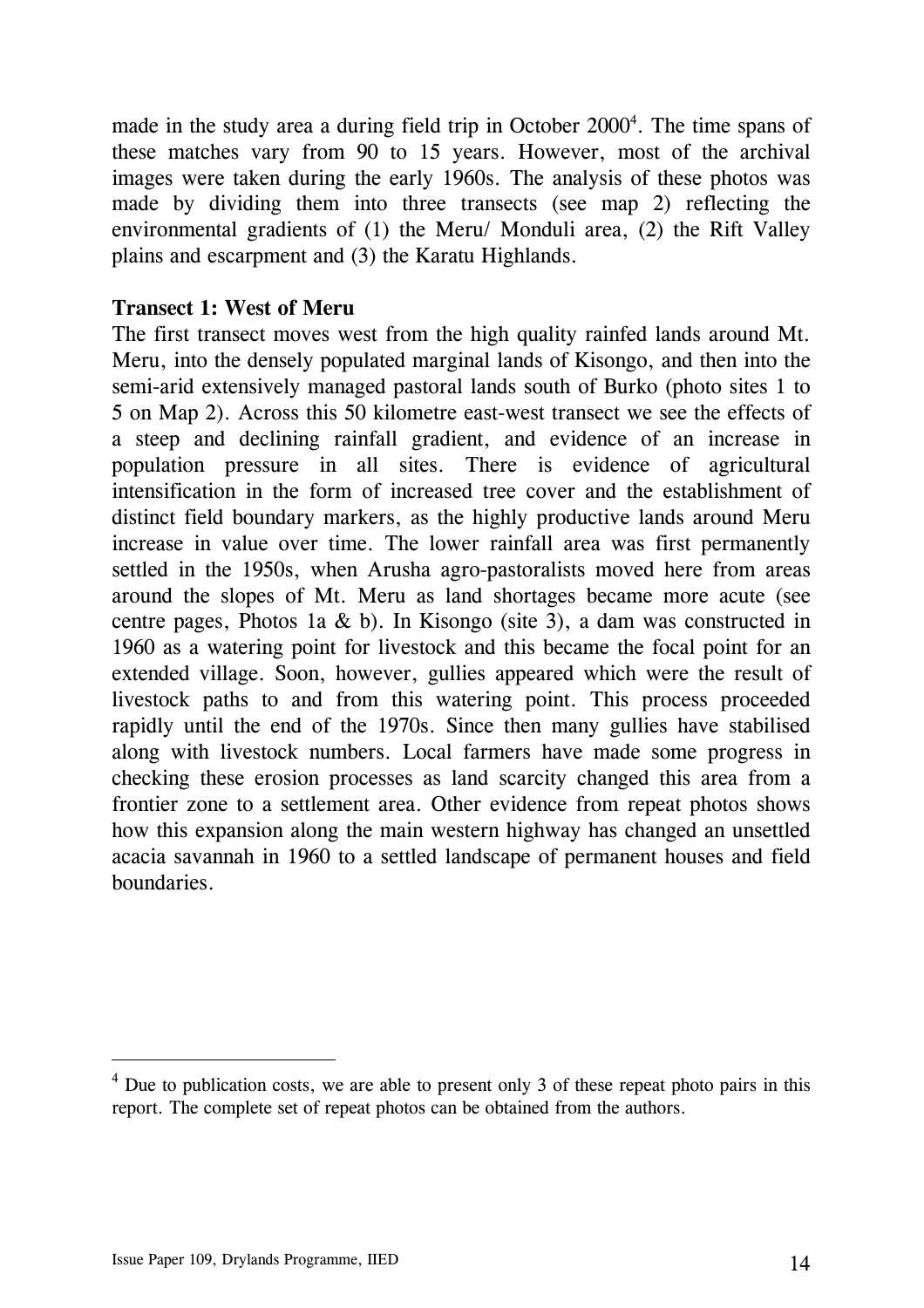

#### **Map 2: Study area (Arusha Region) showing matched photo sites**

Note: Map numbers correspond with site numbers referred to in main text of the Project Final Report (see Rohde & Hilhorst 2001). Arrows indicate location and approximate directional aspect of photographs.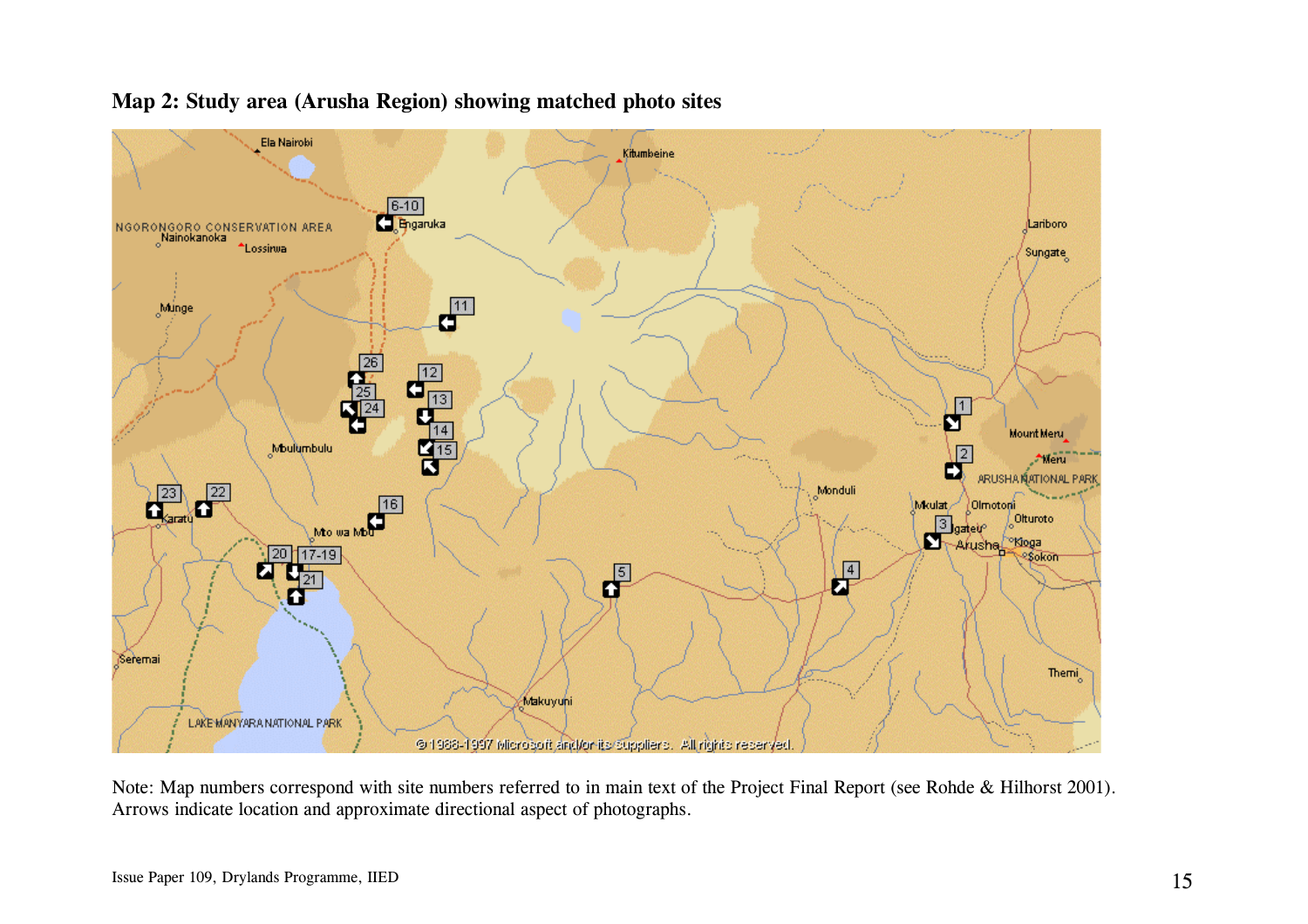#### **Transect 2: the Rift Valley and Escarpment Wall**

The second transect follows the Rift Wall from Engaruka in the north to Mto wa Mbu in the south (photo sites 6 to 21 on Map 2). The vegetation dynamics on the steep Rift wall and its foot-hills show a consistent pattern of patch dynamics probably due to recruitment and senescence events associated with climatic fluctuations. No doubt, the occurrence or cessation of periodic fires associated with grazing management also plays a part. Other sets of repeat photos show little change in the Rift Valley grasslands, apart from the dynamism associated with tree recruitment where ground water sources exist.

Photos 2a & b characterise the stability of the Rift Valley vegetation, the recruitment of woody vegetation due to human disturbance and the contrast between rainy season and drought conditions. Taken together, this set of transect photos indicates little change in a stable grassland environment while revealing the dynamic patchiness of woody vegetation on or near the Rift wall.

## **Transect 3: the Karatu and Mbulumbulu highlands**

This transect (photo sites 22 to 26) is situated on the plateau between Karatu and Lositete. It tells a story similar to the first transect west of Meru and depicts a landscape where recent dramatic changes associated with agricultural intensification near Karatu are similar to those which have occurred closer to Arusha. The planting of trees and the defining of field boundaries have accompanied the expansion of Karatu town and the growing market in informal land transactions.

Photos 3a & b view the fireline separating the village of Upper Kitete from the Northern Highland Forest Reserve. In 1960, when the first photo was taken, Upper Kitete was sparsely inhabited. Since then there has been a massive increase in village settlement and cultivation, and a human population which uses illegally the adjacent forest resources. These photos show an extraordinary increase in forest vegetation on both sides of the Northern Highland Forest Reserve. Other photo matches in this highland area confirm that the forest cover is relatively stable.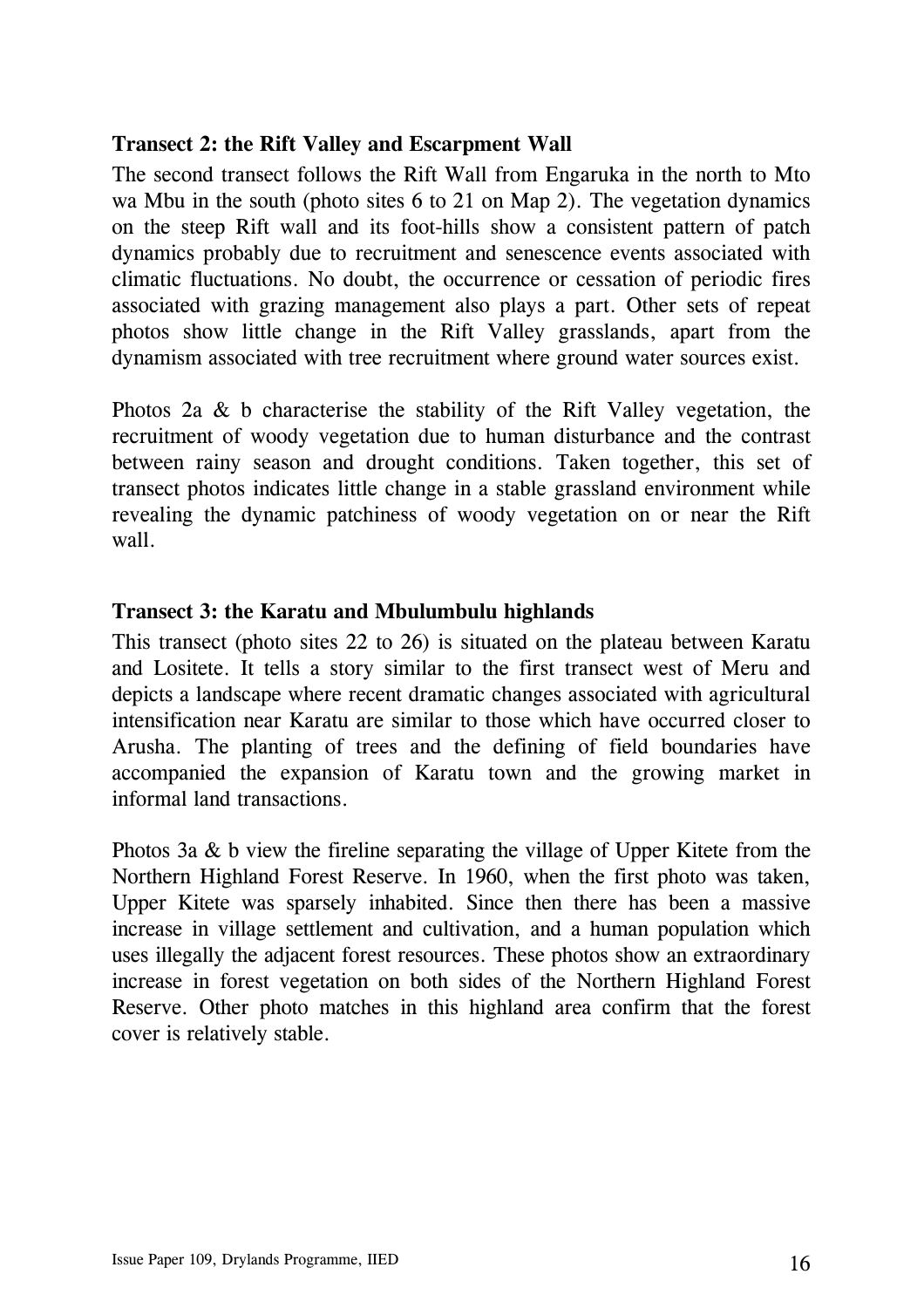# <span id="page-20-0"></span>**AGRO-ECOLOGICAL ZONES AND ENVIRONMENTAL CHANGE**

Land use can be categorised into *high quality rainfed lands* in the Highlands; *irrigated lands* - mainly at the escarpment foot; *pastoral lands* - the drier parts of the Maasai plains; and *extensively cultivated marginal lands -* in the Ardai plains, the last frontier zones of agro-pastoral activity. Population densities of about 10 people per square kilometre on the plains, over 60 in the Highlands, and even higher in irrigated areas, reflect the productive capacity differentials of these agro-ecological zones.

## **High quality rainfed lands in the Karatu Highlands**

Land-use in this zone is highly diverse, reflecting the variety of soils, slopes and natural micro-environments which are used for village settlement areas, rainfed and irrigated fields, wood lots and grazing areas. Gully erosion began with bush clearing programmes to eradicate tsetse in the late 1940s and 1950s, and the expansion of Iraqw agro-pastoralists into the area. Many of the worst examples of gully formation can be traced back to early stock routes and human tracks, as soils in this area are highly erodable. There is also evidence to suggest that in many instances, erosion control measures carried out over the last decade have been effective in reversing gully formation. Some gullies treated with stones and strengthened with sisal are now filling up.

The social upheaval of villagisation during the 1970s, coincided with a period of extreme climatic events and environmental change. People were resettled in new, more compact villages which were often further away from grazing areas and family fields. In the Lake Manyara area, Operation *Vijijini* coupled with extreme drought followed by very high rainfall events resulted in increased gully formation, especially along livestock tracks in areas with fine volcanic soils which were more intensively used. Several dams in the study area rapidly filled with sediment during and subsequent to this period. The construction of new villages also led to localised deforestation. As the population grew over the succeeding decades, families were forced to use less fertile soils and erosion occurred as a result of the confinement of livestock to reduced grazing lands.

Commercial wheat production has resulted in more sheet erosion associated with extensive tractor cultivation. The frequency of sharecropping arrangements and the practice of hiring tractors often makes soil conservation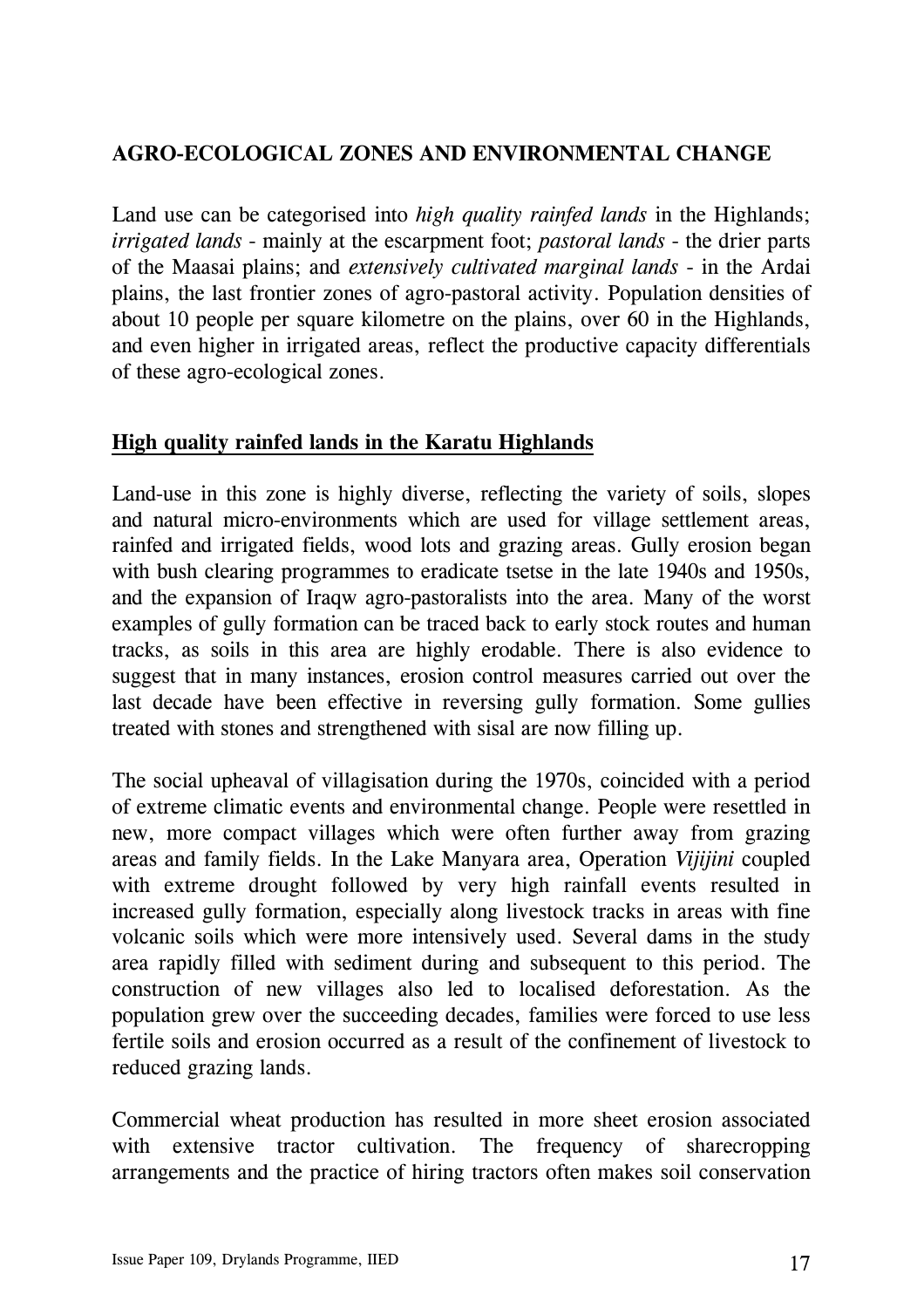<span id="page-21-0"></span>through contour ploughing and maintaining bunds a secondary consideration for poor farming families. Approximately 50% of the cultivable land in Kambi ya Simba, for example, is hired out to contract cultivators. Sheet erosion has resulted in the rapid siltation of dams and increased run-off affecting the irrigated lands below the escarpment. Farmers also report declining soil fertility and crop yields.

The recent settlement of marginal ravine areas has come about due to land shortages and the need of teenagers and young married couples to establish their own homesteads. Small stony hillside plots are cultivated by these subsistence farmers in spite of the fact that village by-laws often prohibit such settlement. This expansionary process is impossible to curtail because it presents the only option to the young and marginalised who must survive primarily on seasonal agricultural waged labour. Coping strategies of other families include selling livestock or migration to commercial plantations and urban areas in search of work.

Some aspects of village social structure and political organisation have helped villagers to reverse degradation and conserve communal resources. The village council of Kambi ya Simba, for example, is involved in land conservation and the prevention of erosion with each sub-village playing a role in enforcing bylaws restricting grazing and tree cutting. Villagers in Gekrun-Lambo, however, draw a correlation between the creation of a multi-party political system in 1992 with the relaxation of grazing regulations and village bylaws aimed at curtailing tree cutting, uncontrolled grazing and the cultivation of marginal, erosion-prone land. This flux in political power creates some uncertainty in the way natural resources are controlled within the village.

Overall, evidence of conservation measures including renewed contour ploughing, wood-lot production, protection of vulnerable areas and gully reclamation suggest that farmers and village councils are capable of addressing environmental degradation in the high quality rainfed land in the plateau and highland regions.

#### **Irrigated lands**

The irrigated lands below the escarpment owe their existence to landscape processes which largely originate in upper catchments where land-use practices and environmental change have a direct impact on the hydrological regime. Irrigated fields are productive due to a steady supply of fertile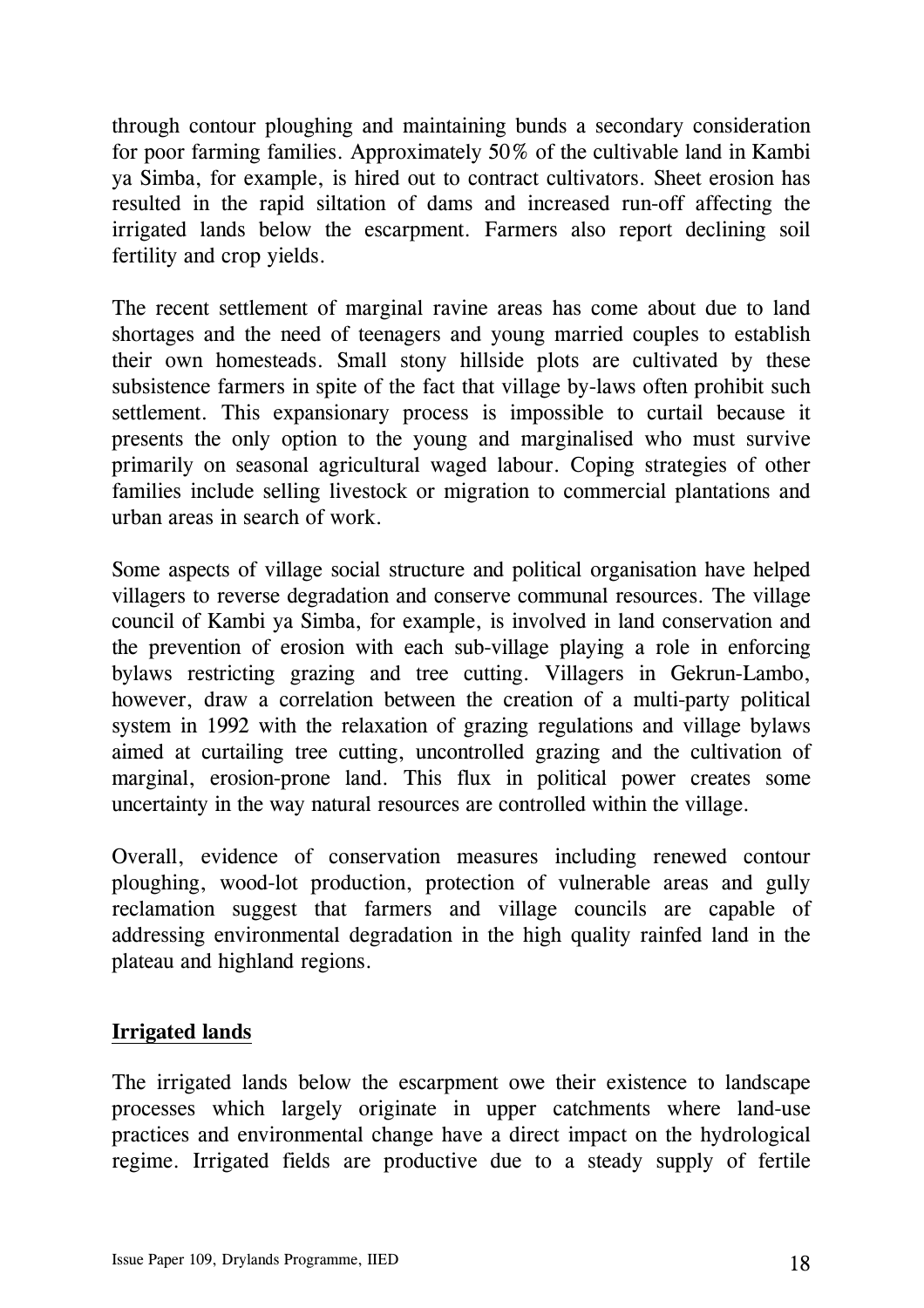<span id="page-22-0"></span>sediments through run-off. These floods however, have become more damaging, increasingly depositing sand and stones on the fields at the escarpment foot (see Box 2). This is caused by increased run-off from the plateau due to several factors: the clearing of vegetation, poor land husbandry practices and overgrazing in the upper catchments, and climatic change. In Mto wa Mbu, competition over poorly managed water supplies, salinisation of low lying areas due to poor soil husbandry practices and health problems, associated with water pollution and waste disposal, were identified as some of the most pressing problems. All irrigated areas are experiencing growing competition with Maasai pastoralists over access to dry season grazing and conflicts between farmers and conservationists over wildlife (see Box 3).

The transformation of Mto wa Mbu from a small irrigated settlement to today's 1,600 hectares of highly productive irrigated land was made possible by the ILO infrastructure project of the 1970s and 80s which built drains and large irrigation canals. However, it also left a large number of unresolved problems. There was a lack of appreciation for the extent of knowledge associated with small-scale irrigated agriculture and the environmental dynamics of the area.

#### **Extensively managed pastoral lands - the Maasai Plains**

Transhumant Maasai pastoralists inhabit the arid and semi-arid plains which lie to the east of the Rift Wall. Our study suggests that from the perspective of environmental change, this area is affected least by population growth, overgrazing or inappropriate development. Repeat ground and aerial photos show that there has been little change associated with pastoral activity in the agro-ecological zone during the last 50 to 100 years, but further detailed vegetation studies are necessary to confirm this.

Rainfed maize cultivation is probably the most obvious land-use change to have affected the plains but this is insignificant as a factor causing widespread soil and vegetation change. The high incidence of poverty and marginalisation are less a consequence of environmental degradation and more closely related to villagisation, misguided development initiatives and the alienation of large grazing areas from Maasai control. Inadequate provision of social services include water supplies, health and educational facilities, although the latter are in the process of improvement.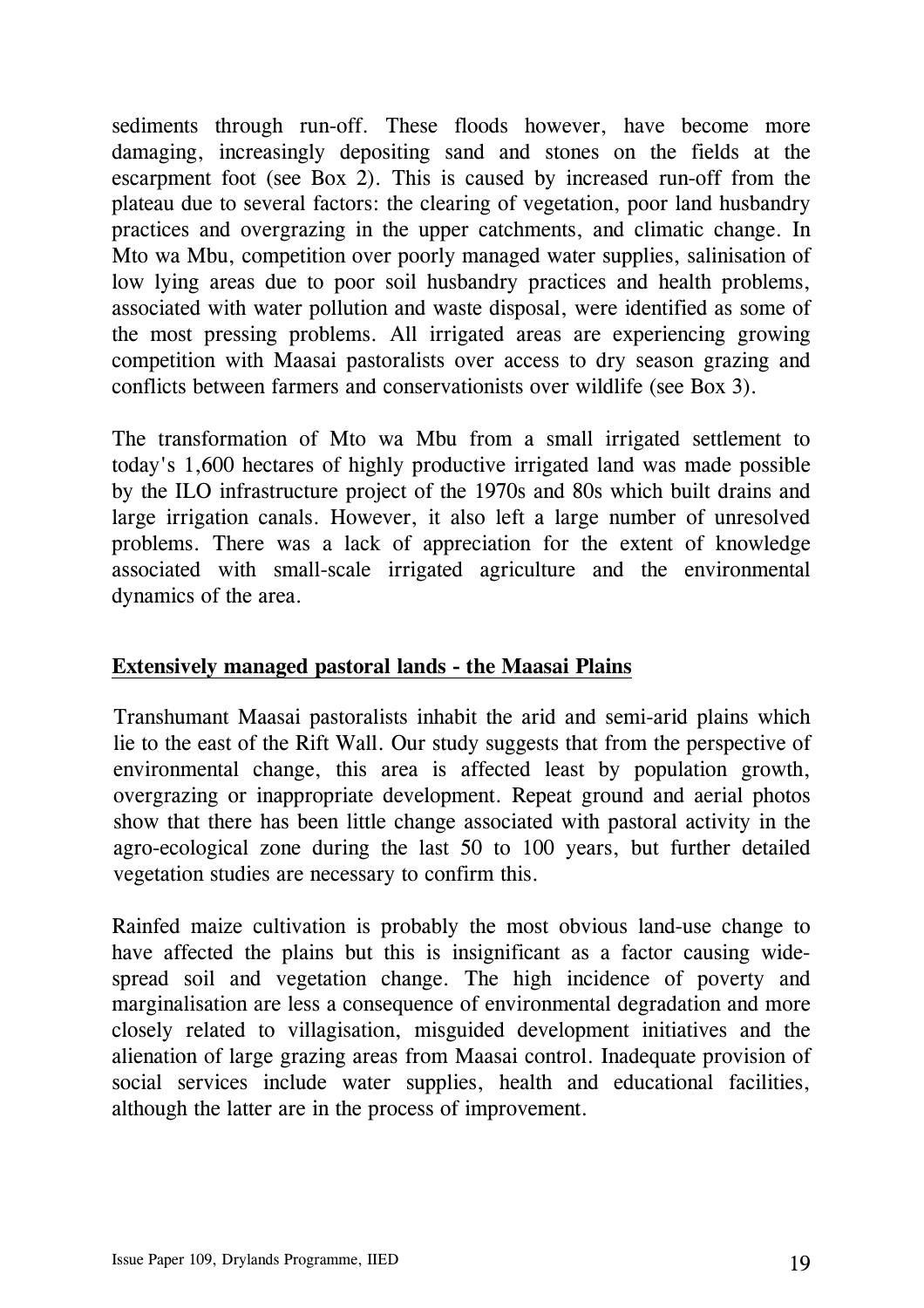#### **Box 2. Protecting the irrigated lands**

The waters coming down from the escarpment are a source of silt, and some fields in Mto wa Mbu have a deposit of more than 2 meters of fertile brown soil. However, when the speed and volume of the water is too high, this results in the destruction of fields which are covered in stones, gravel and sand. Irrigation channels may fill up and rivers sometimes change their course. Major floods occurred in the late 1970s after a long period of drought and have become increasingly destructive during the 1990s. In the view of the Mto wa Mbu village council, this is caused by overgrazing and an increase in run-off and clearing of forests in the Mbulumbulu area by a growing population. Members of the council claim that there are fewer problems in areas where the forests of Ngorongoro conservation area stretch to the rim of the escarpment.

The council has tried to enforce bylaws aimed at conserving a buffer zone at the top of the escarpment where cultivation should be prohibited. Together with land-use planning officers, villagers from Mto wa Mbu tried to erect marker beacons to separate farmland on the upper escarpment from conserved areas above Mto wa Mbu in March 1999. However, they were turned away by a group of local farmers and elected officials from Mbulumbulu. Since there is a boundary dispute between Mbulumbulu and Mto wa Mbu Districts, the people from the upper plateau feared that the protected area was a pretext to set new boundaries. In spite of their best efforts, Mto wa Mbu councillors feel that their attempts to discuss conservation measures with farmers in Mbulumbulu have failed. They believe such issues can only be resolved at the District political level, a process that may take a long time.

The village council has tried to involve the Tanzania National Parks Authority (TANAPA) and the African Wildlife Foundation (AWF) as mediators, both of whom expressed concern about lake sedimentation caused by what they claim are unsustainable farming practices in the Highland area. However, these organisations also lack crucial data on changing water quality and the rates of siltation.

In the absence of a mechanism to solve such inter-village conflicts, village officials are becoming apathetic. They observed that the government is only dealing with the immediate consequences of the problem, such as clearing boulders from the road after flood events and are not trying to tackle the cause.

The village council has been far more successful when making bylaws for areas within their own boundaries. In 1998, the Mto wa Mbu council proclaimed a protected area at the foot of the escarpment where the cutting of trees is forbidden. Beacons have been constructed to mark the boundary in an unambiguous way. The hope is that the resulting forest will reduce the impact of the floods on the fields. Surrounding farmers have been asked to police the law and so far, at least six people have been fined.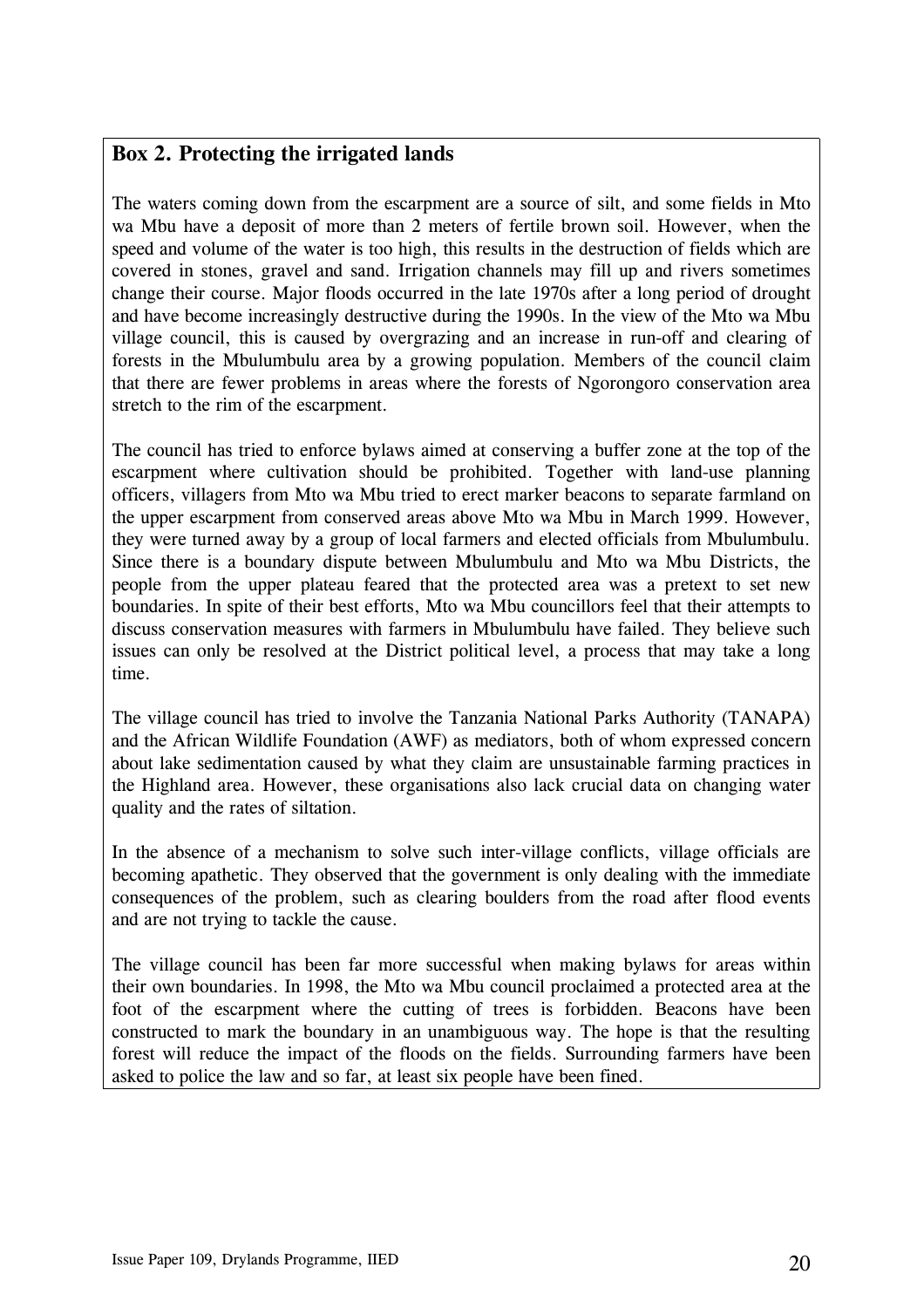#### **Box 3. The struggle over wetlands**

Selela is located at the foot of the escarpment north of Mto wa Mbu and is similar in that it has a permanent source of water for irrigated agriculture and benefits from relatively fertile soils. These attract many outsiders for both irrigated and rainfed farming. A special feature is the wildlife corridor which passes through Selela.

Selela developed as an *Ujamaa* village in 1973. During the early years, cultivators were in control of village politics as the Maasai population did not engage with the village council. As a result, they were slowly marginalised through decisions relating to land use and land allocation. At the end of the 1980s they were encouraged by a Maasai MP to get involved in local politics and as a result have now gained control over the village council as a result of their greater numbers.

After *Ujamaa*, irrigated cultivation expanded into the wetlands used by Maasai for dry season grazing. In 1993 the village council approved a change of land use to allow intensive cultivation in this wetland area which was also important for wildlife and livestock. The council allocated land to those people who were officially residing in the village, many of whom were Maasai. Cultivation was very successful with excellent harvests. Many outsiders were also attracted and started to lease land from the Maasai or entered in a sharecropping arrangement. After a few seasons some started to buy the land even though this contravened village bylaws. It was said that incoming cultivators took advantage of Maasai ignorance of land values.

Gradually the area expanded beyond the agreed boundaries into the swamp and the protected forests, but the village council was unable to stop these 'wandering' fields which were now located within the wildlife corridor. Farmers started to treat the wild animals that entered their fields as vermin, and began to kill them. Others used this a pretext for poaching. These events raised concern within the Tanzania National Parks Authority (TANAPA). When some farmers proceeded with formal complaints against marauding wild animals, TANAPA reacted by requesting the District to declare the area a designated wildlife corridor but which does not forbid the grazing of livestock. When both District and village council accepted this proposal, farmers were forced to abandon the area and at least 100 farmers lost land. The village council used the event to reclaim land illegally sold to outsiders, who were not compensated for their loss. Only inhabitants from Selela received another plot of rainfed land in compensation.

The creation of the wildlife corridor is still disputed by farmers in Selela, including younger Maasai who lost an important source of food and income. Selela's Maasai elders seem to have seized the opportunity to regain control over this major resource and at the same time they were able to halt the alienation of land from Maasai villagers. Opinions differ over the extent to which some Maasai actively encouraged TANAPA to get involved. Many believe that the village council was coerced by TANAPA with the inducement of consolidated control over pastoral resources by the Maasai.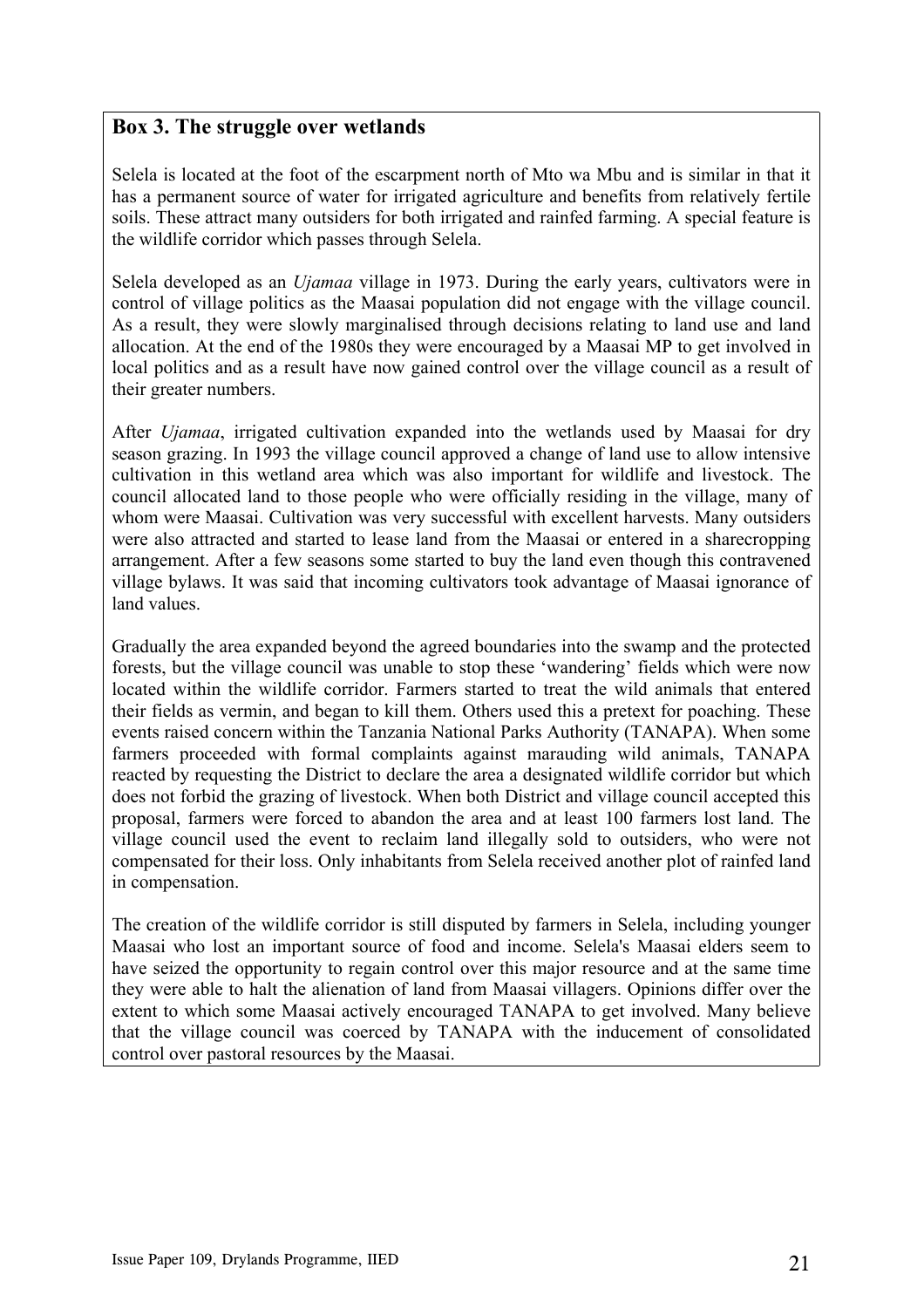<span id="page-25-0"></span>The lack of development opportunities is associated with the centralised control of tourist, game and wildlife resources by the state. These adverse conditions have resulted in increased sedentarisation, gender inequality, and conflict with neighbouring land users. Evidence from recent studies suggests that a significant number of Maasai are leaving the pastoral system.

#### **Extensively cultivated marginal lands - the Ardai and Makuyuni Plains**

During the last 50 years the Ardai and Makuyuni Plains, where low rainfall and high annual variation makes cropping risk-prone, have been colonised by highly capitalised commercial plantations and by land-hungry peasant farmers. The extensive gully erosion in the upper reaches of the Makuyuni River subcatchment have cut into the deep volcanic soils along stock paths to watering points, but are also the result of increased run-off from cultivated fields during extreme storm events. Perhaps the most significant (and underresearched) factor affecting environmental change in the marginal semi-arid portions of the Ardai and Makuyuni Plains is the extensive mechanised commercial farming which has come to dominate the landscape around Makuyuni in the recent past. Here, a series of large farms have ploughed vast tracts of grazing land, mined the soil for a number of years and moved on, leaving large numbers of unemployed labourers who must then turn to smallscale subsistence crop production. The long term effects of cultivation and population pressure in these marginal lands is likely to result in falling soil fertility, bush encroachment, decreased food security and depressed economic development.

# **CONCLUSION**

One of the perspectives to emerge from this study is that the natural, social, cultural and economic landscapes of the Lake Manyara area are highly diverse and patterns of environmental change highly complex and localised. The area has a long history as a frontier zone, stretching back millennia. The rise and fall of Engaruka between the 13th and 18th centuries was a precursor to the population growth and development of irrigated settlements in the Rift valley today. The ebb and flow of hunter-gatherer, pastoral and cultivation activities within this environment over centuries have to a large extent modified and created the landscape which the pioneers and colonialists of the 20th century inherited. It was not a pristine wilderness or untouched 'garden of Eden' as some would like to believe.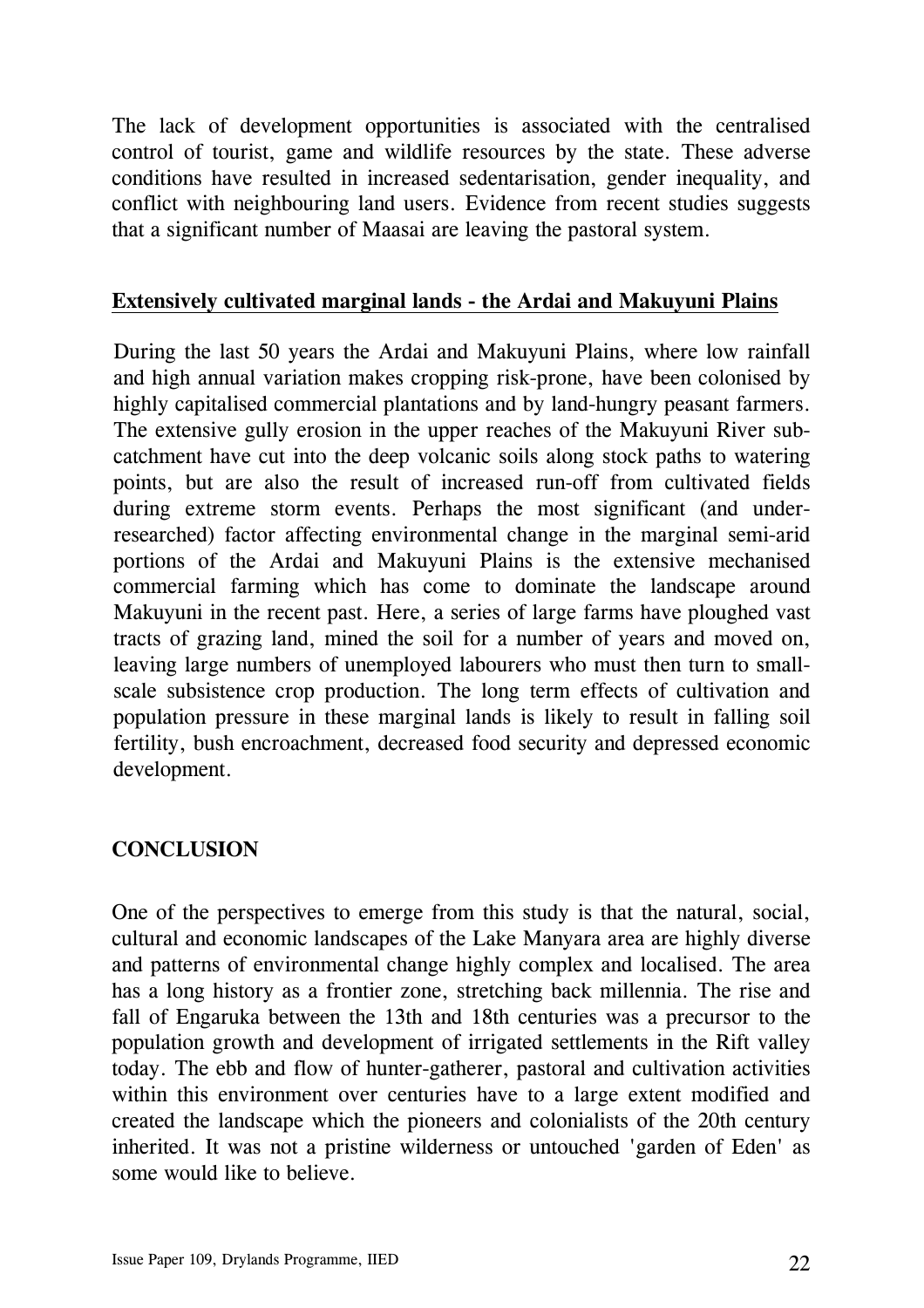The history of frontier expansion by various groups of agro-pastoralists and cultivators over the last 100 years encompasses several phases of agrarian change associated with population growth, agricultural extensification and latterly, intensification associated with expanded markets and a more diversified economy. Similarly, the political economy of colonisation, independence, *Ujamaa*, market liberalisation and multi-party politics provoked unique and local responses which in turn can be traced in the environmental landscape. As a result, the Lake Manyara Basin has become ever more of a human landscape, side-by-side with its increasingly protected wildlife enclaves.

To generalise about basin level environmental processes is inevitably to simplify and misrepresent. The impact which humans have had upon the environment is determined by complex factors including natural cyclic climatic events, combined with socio-economic conditions affecting land-use practices and marketing strategies. Evolving political circumstances that influence property and power relations between individuals and groups have also left their mark. Without a localised and historic perspective, landscape processes can all to easily be misinterpreted by researchers and planners.

Repeat ground photos, aerial photos and a comparison with colonial vegetation maps show that there has been very little change in the uncultivated parts of the arid and semi-arid plains lying to the east of the Rift Wall, which are associated with extensively managed pastoral activity. Also, evidence of changes in woody vegetation on the escarpment wall and its foothills demonstrates the rapid pace of natural patch dynamics in association with pastoral burning. Contrary to popular beliefs, this area appears to be least affected by increasing population pressures probably due to low and uncertain rainfall coupled with substrate and hydrological conditions.

Undoubtedly, there are important problems elsewhere in the Lake Manyara area related to land degradation that are in urgent need of attention. Sheet and wind erosion, gullies and loss of soil fertility are a consequence of unsustainable land use practices but they can also be seen as an inevitable stage in the process of change from a predominantly pastoral/ pioneer zone to a populated agricultural landscape.

There is also evidence of land use intensification where farmers and herders adapt to changing circumstances in a variety of ways. Most village councils that we met have developed bylaws to protect forests and other commonly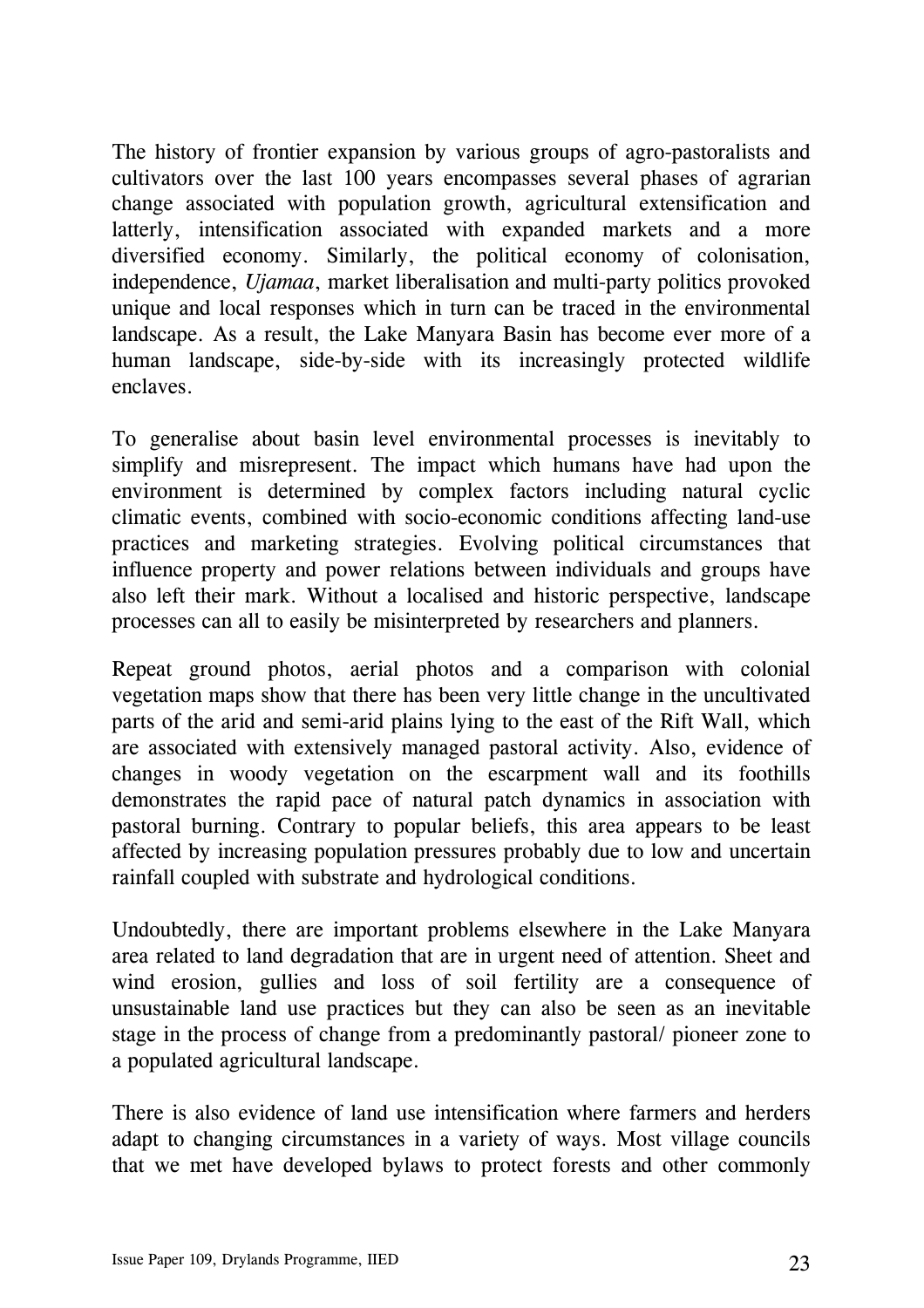used areas, although enforcement is often difficult. Those with a social and cultural connection to the land attempt to conserve natural resources sustainably, in spite of the many problems they face in surviving within an impoverished agricultural economy.

While we have demonstrated that historical research methods can reveal important information about dynamic landscape processes, we must also admit their limitations. One of the many questions we have been unable to answer relates to massive gully formation, such as in the upper Makuyuni River catchment, near Kisongo. We were told that the El Niño rains of 1997-8 were responsible for the sudden appearance of this deep scar. One can see from Photo 4 (see centre pages) that soils here are very deep and seem to lack a structural matrix which would retard such gullying. Is this a delayed result of the rapid colonisation of the area by agro-pastoralists during the 1960s and 1970s? Was this gully created as a direct result of the funnelling action of a recently constructed culvert under the main trunk road west of Arusha? Was this a rare erosional event caused by unusually high rainfall following a drought? Or, are dramatic erosion gullies a natural characteristic of this landscape? Are such gullies a sign of the beginnings of a long process of inevitable landscape degradation, or are the time-scales inherent in such landscape processes long enough to allow humans to adapt sustainable landuse practices in vulnerable areas? What should be done to curtail such massive degradation? These and many other questions arise in the context of this photo. However, our analysis suggests that such radical degradation is limited to a small proportion of the Lake Manyara Basin and is confined to more recently settled marginal areas on fragile soils.

Questions about the causes and extent of ecological degradation inevitably lead to queries concerning the importance of political and macro-economic conditions, as well as issues of social justice. The complexity inherent in disentangling the diverse factors contributing to landscape change is daunting. With this study, we hope to have demonstrated why looking into the environmental history of an area is important for understanding processes of change and what methodologies could be usefully applied.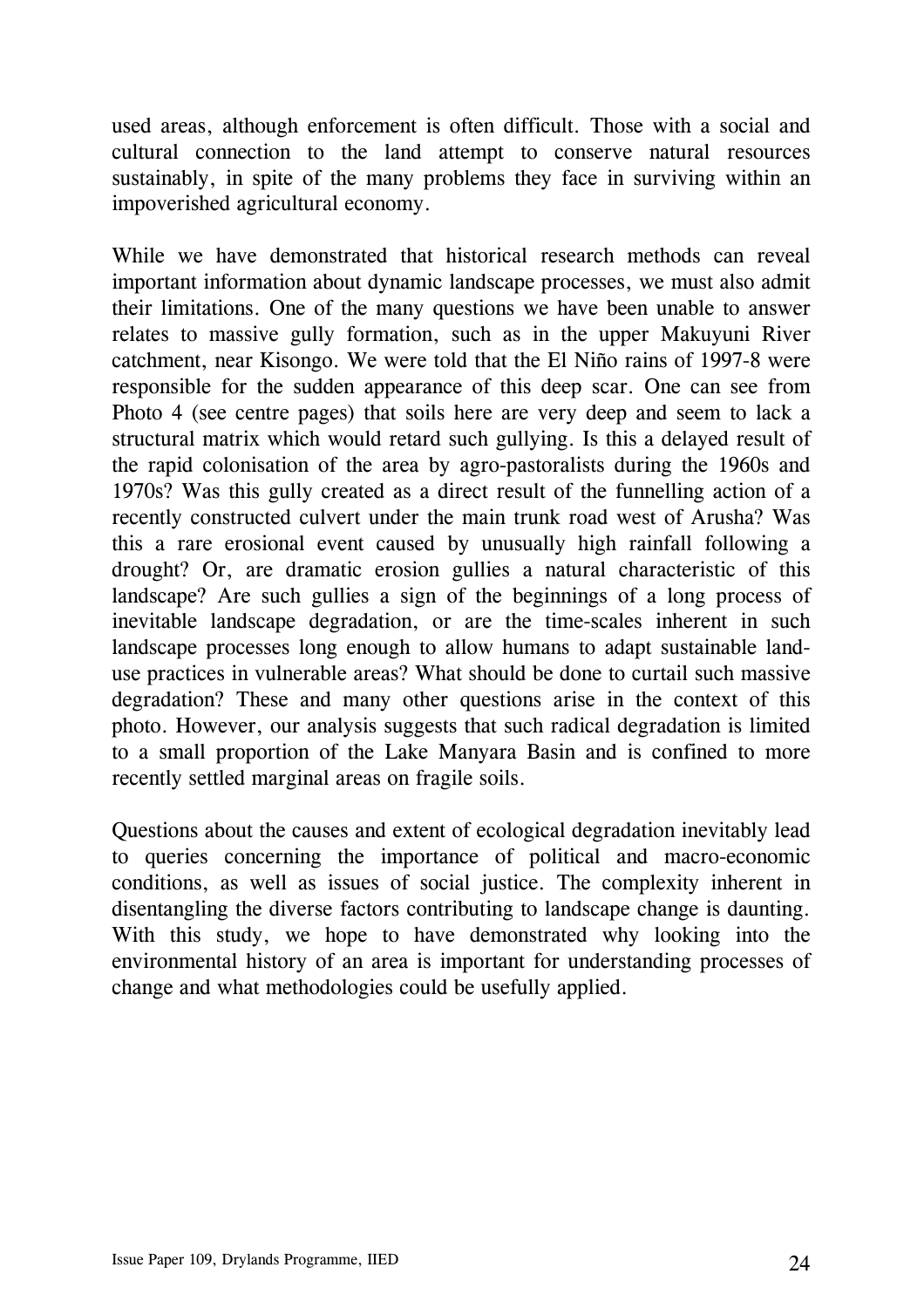#### **REFERENCES**

<span id="page-28-0"></span>Arens, W. 1979. *On the frontiers of change: Mto wa Mbu, Tanzania.* Ann Arbor: University of Michigan Press.

Diyamett, C.B. 1978. *Commoditization of livestock in a predominantly non cash-crop growing area (a case study of Mbulu District).* MA Thesis (Sociology) University of Dar es Salaam.

Fosbrooke, H.A. 1954. *The Mbulu Highlands: problems, or people. land and cattle.* Kampala: East Africa Institute of Social Research.

Homewood, K.M. & W.A. Rogers. 1991. *Maasailand ecology, pastoral development and wildlife conservation in Ngorongoro, Tanzania.* Cambridge: CUP.

Iliffe, J. 1971. *Agricultural change in modern Tanganyika.* Historical Association of Tanzania Paper No 10. Dar Es Salaam: East African Publishing House.

Kiwasila, H. 1992. Human population and growth. In Mwalyosi, R.B. & S.A. Mohamed (Eds.) *A resource management strategy for Lake Manyara Catchment Basin Tanzania.* Proceedings of a workshop 5-6 March 1992, Arusha, Tanzania. IRA, University of Dar es Salaam.

Kjaerby, F. 1979. The development of agro-pastoralism among the Barabaig in Hanang District. *Research paper No. 56;* Bureau of Resource Assessment and Land Use Planning, University of Dar es Salaam.

Kjekshus, H. 1977. *Ecology, control and economic development in East African history.* Heinemann: London.

Koponen, J. 1988. *People and production in late precolonial Tanzania, history and structures.* Monographs of the Finnish Society for Development Studies No 2.

Lane, C. 1996. *Pastures lost, Barabaig economy, resource tenure and the alienation of the land in Tanzania.* African Centre for Technology Studies (ACTS) Drylands Research Series No 7. Nairobi.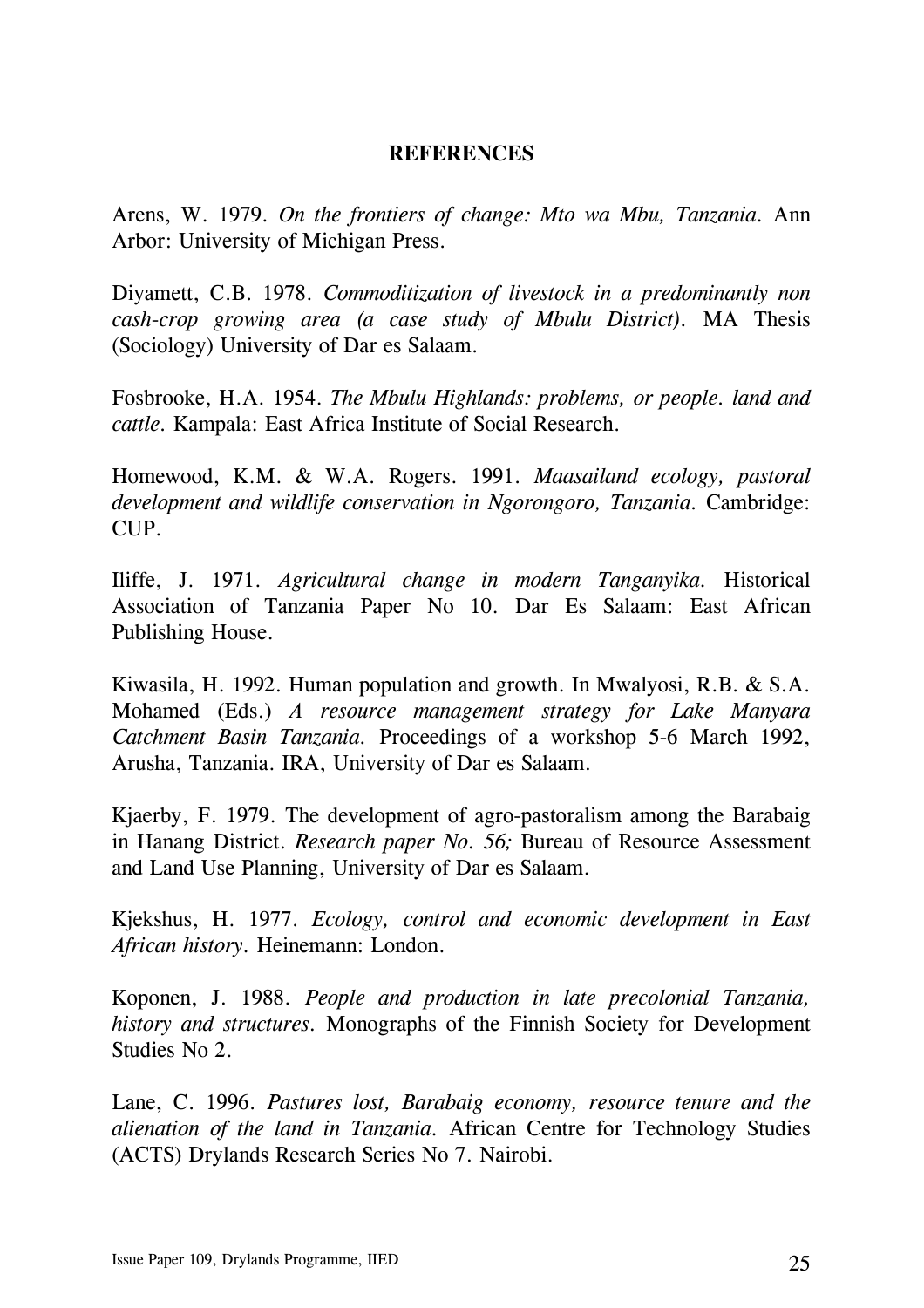Maack, P.A. 1996. 'We don't want terraces': protest and identity under the Uluguru land usage scheme. In Maddos, Giblin & Kimambo (Eds.) *Custodians of the land. Ecology and culture in the history of Tanzania.* London: James Currey.

Meindertsma, J.D. & J.J. Kessler (eds.) 1997a. *Towards better use of environmental resources - a planning document of Mbulu and Karatu District, Tanzania.* Netherlands Economic Institute.

Meindertsma, J.D. & J.J. Kessler (eds.) 1997b. *Planning for a better environment in Monduli District.* Netherlands Economic Institute.

Mwalyosi, R. 1992. Wildlife/livestock populations. In Mwalyosi, R.B. & S.A. Mohamed (Eds.) 1992. *A resource management strategy for Lake Manyara Catchment Basin Tanzania.* Proceedings of a workshop 5-6 March 1992, Arusha, Tanzania. IRA, University of Dar es Salaam.

Raikes, Philip, L. 1971. Wheat production and the development of capitalism in North Iraqw. In L. Cliffe et al (eds.) *Rural Cooperatives in Tanzania*. Dar es Salaam: TPH.

Raikes, Philip, L. 1990. *A socio-economic study of Mto wa Mbu and of the ILO/Tanzania Government Irrigation and Drainage Project*. Dar es Salaam: ILO.

Rohde, R. and Hilhorst, T. 2001. *After the fall: political ecology and environmental change in the Lake Manyara Basin, Tanzania.* Final report SUNRISE, IIED. (unpublished).

Snyder, K.A. 1990. *Agrarian ecology among the Iraqw of Northern Tanzania*. Draft PhD Thesis, Dept Anthropology, Yale University.

Spear, T. 1997. *Mountain farmers - moral economies of land and agricultural development in Arusha and Meru.* Oxford: James Currey.

Sutton, J.E.G. 1978. Engaruka and its waters. *Azania* XIII: 37-70. Sutton, J.E.G. 1990. Sonjo and Engaruka: further signs of continuity. *Azania* XXV:91-3.